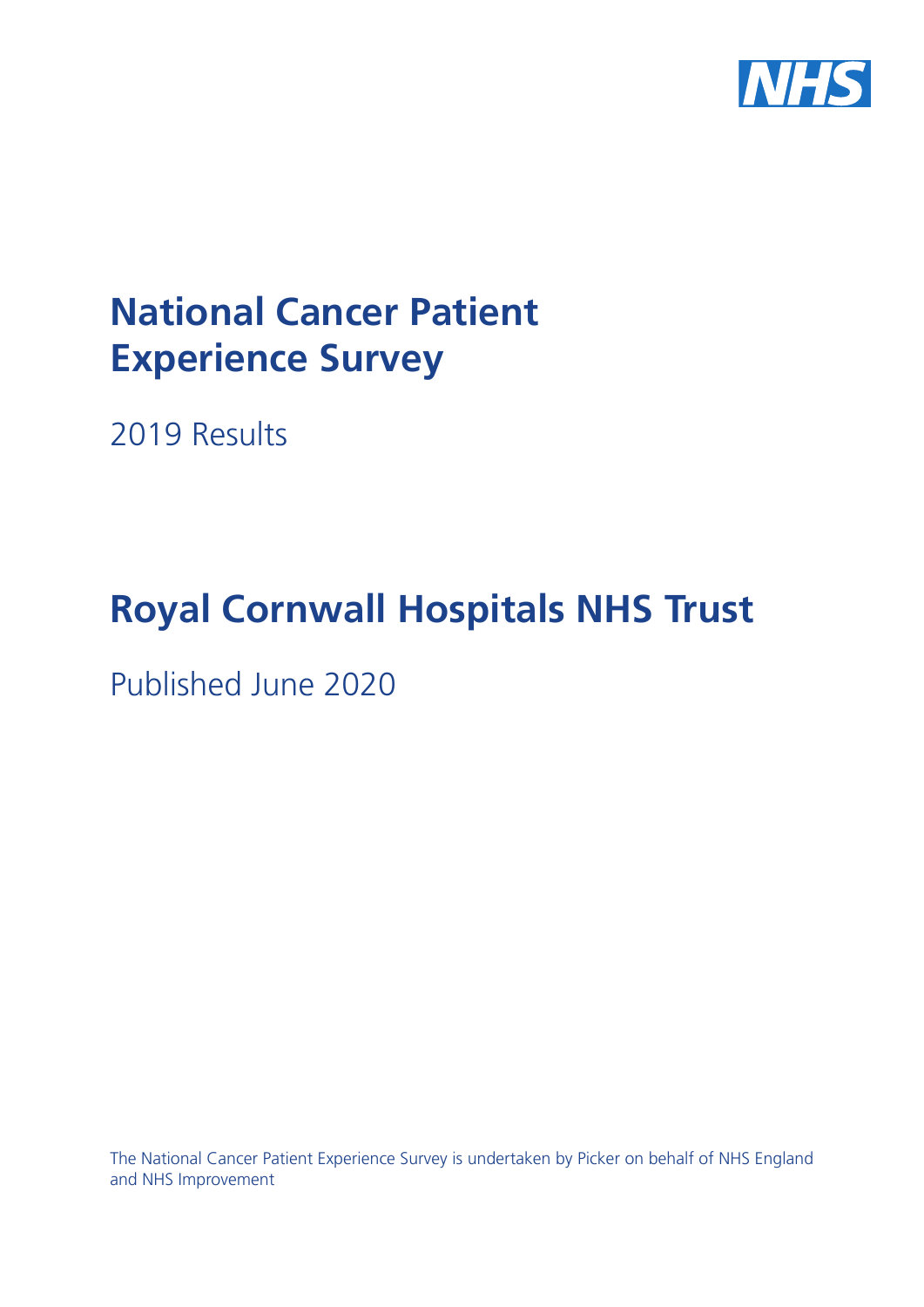# **Executive Summary** Case Mix Adjusted scores

#### **Cancer Dashboard Questions**

The following seven questions are included in phase 1 of the Cancer Dashboard developed by Public Health England and NHS England:

Q61. Patient's average rating of care scored from very poor to very good

| $\Omega$ | $\overline{2}$                                                | 3 | $\overline{4}$ | 5 | 6 | 7 | 8 | 9   | 10                                                                                            |  |
|----------|---------------------------------------------------------------|---|----------------|---|---|---|---|-----|-----------------------------------------------------------------------------------------------|--|
|          |                                                               |   |                |   |   |   |   | 9.0 |                                                                                               |  |
|          |                                                               |   |                |   |   |   |   |     | Q18. Patient definitely involved as much as they wanted in decisions about care and treatment |  |
|          |                                                               |   |                |   |   |   |   |     | Q19. Patient given the name of a CNS who would support them through their treatment           |  |
|          | Q20. Patient found it very or quite easy to contact their CNS |   |                |   |   |   |   |     |                                                                                               |  |
|          |                                                               |   |                |   |   |   |   |     | Q39. Patient always felt they were treated with respect and dignity while in hospital         |  |
| 96%      | leaving hospital                                              |   |                |   |   |   |   |     | Q41. Hospital staff told patient who to contact if worried about condition or treatment after |  |
| 61%      | treatment                                                     |   |                |   |   |   |   |     | Q55. General practice staff definitely did everything they could to support patient during    |  |

### **Questions Outside Expected Range**

|                                                                                                  |            | Case Mix Adjusted Scores   |                            |                   |
|--------------------------------------------------------------------------------------------------|------------|----------------------------|----------------------------|-------------------|
|                                                                                                  | 2019 Score | Lower<br>Expected<br>Range | Upper<br>Expected<br>Range | National<br>Score |
| Q7. Test results explained in completely understandable way                                      | 83%        | 77%                        | 83%                        | 80%               |
| Q10. Patient told they could bring a family member or friend when first told they had cancer     | 84%        | 72%                        | 82%                        | 77%               |
| Q11. Patient felt they were told sensitively that they had cancer                                | 91%        | 83%                        | 88%                        | 86%               |
| Q12. Patient completely understood the explanation of what was wrong                             | 77%        | 70%                        | 77%                        | 73%               |
| Q14. Patient felt that treatment options were completely explained                               | 89%        | 81%                        | 86%                        | 83%               |
| Q18. Patient definitely involved as much as they wanted in decisions about care and<br>treatment | 88%        | 78%                        | 84%                        | 81%               |
| Q20. Patient found it very or quite easy to contact their CNS                                    | 90%        | 81%                        | 89%                        | 85%               |
| Q21. Patient got understandable answers to important questions all or most of the time           | 92%        | 85%                        | 90%                        | 87%               |
| Q28. Afterwards, staff completely explained how operation had gone in understandable<br>way      | 84%        | 75%                        | 83%                        | 79%               |
| Q30. Hospital staff didn't talk in front of patient as if patient wasn't there                   | 91%        | 79%                        | 88%                        | 84%               |
| Q32. Patient's family or someone close definitely felt able to talk to a doctor                  | 78%        | 67%                        | 78%                        | 72%               |
| Q35. All hospital staff asked patient what name they prefer to be called by                      | 81%        | 63%                        | 79%                        | 71%               |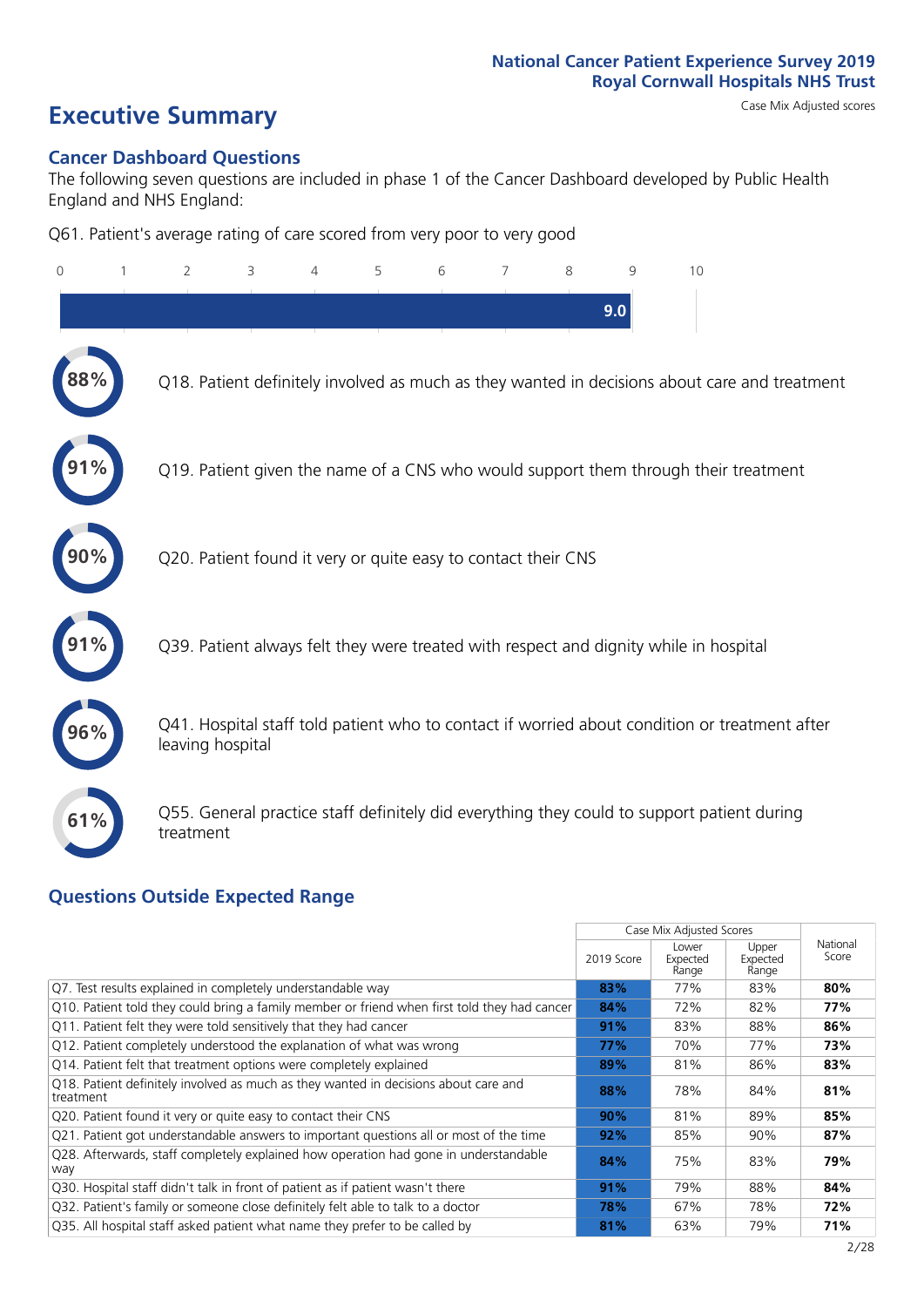|                                                                                                |            | Case Mix Adjusted Scores   |                            |                   |
|------------------------------------------------------------------------------------------------|------------|----------------------------|----------------------------|-------------------|
|                                                                                                | 2019 Score | Lower<br>Expected<br>Range | Upper<br>Expected<br>Range | National<br>Score |
| Q60. Someone discussed with patient whether they would like to take part in cancer<br>research | 41%        | 21%                        | 39%                        | 30%               |
| Q61. Patient's average rating of care scored from very poor to very good                       | 9.0        | 8.7                        | 8.9                        | 8.8               |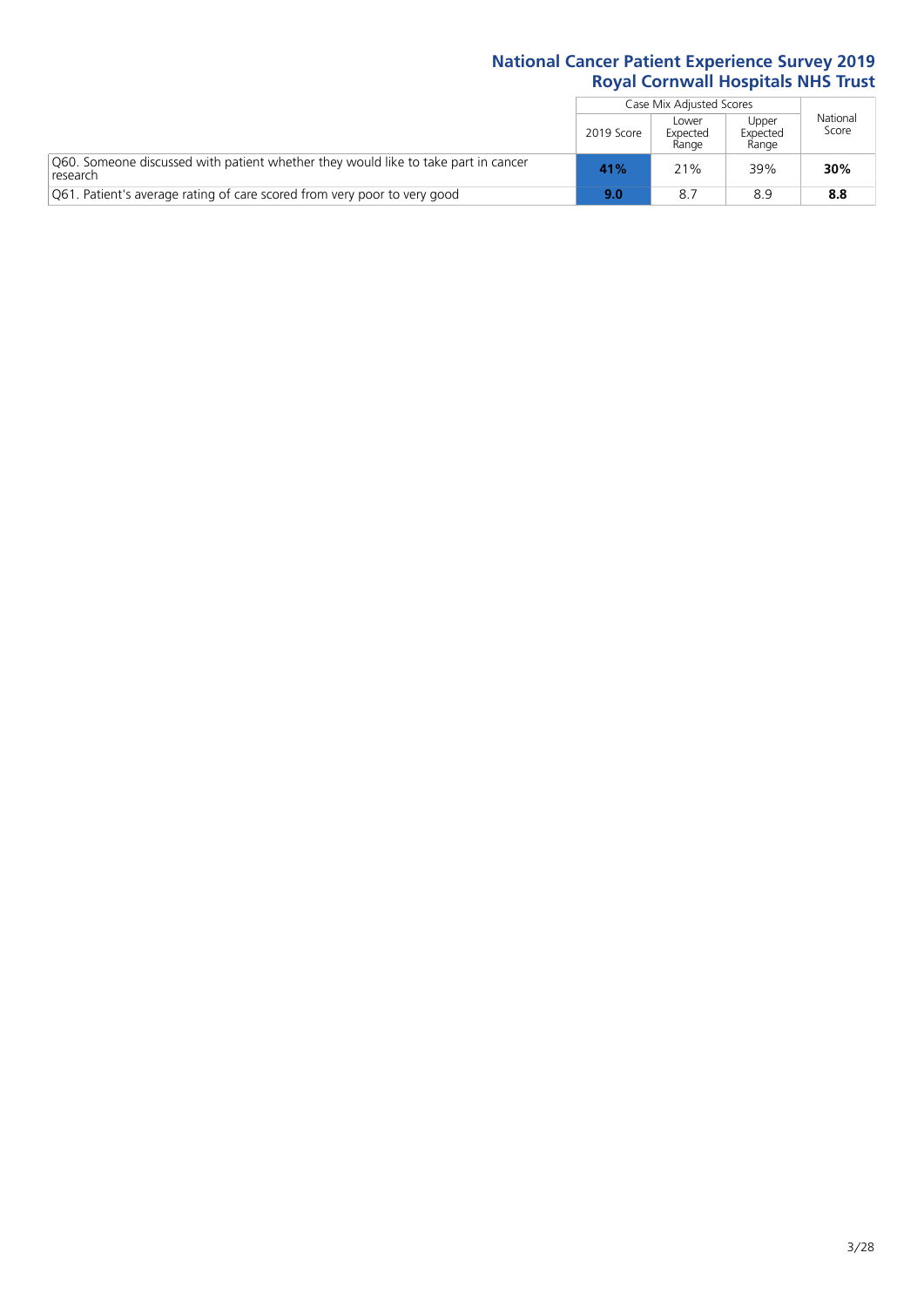# **Introduction**

The National Cancer Patient Experience Survey 2019 is the ninth iteration of the survey first undertaken in 2010. It has been designed to monitor national progress on cancer care; to provide information to drive local quality improvements; to assist commissioners and providers of cancer care; and to inform the work of the various charities and stakeholder groups supporting cancer patients.

The survey was overseen by a national Cancer Patient Experience Advisory Group. This Advisory Group set the principles and objectives of the survey programme and guided questionnaire development. The survey was commissioned and managed by NHS England. The survey provider, Picker, is responsible for designing, running and analysing the survey.

The 2019 survey involved 143 NHS Trusts. Out of 111,366 people, 67,858 people responded to the survey, yielding a response rate of 61%.

# **Methodology**

#### **Eligibility, eldwork and survey methods**

The sample for the survey included all adult (aged 16 and over) NHS patients, with a confirmed primary diagnosis of cancer, discharged from an NHS Trust after an inpatient episode or day case attendance for cancer related treatment in the months of April, May and June 2019. The fieldwork for the survey was undertaken between December 2019 and March 2020.

As in the previous four years, the survey used a mixed mode methodology. Questionnaires were sent by post, with two reminders where necessary, but also included an option to complete the questionnaire online. A Freephone helpline and email was available for respondents to opt out, ask questions about the survey, enable them to complete their questionnaire over the phone and provide access to a translation and interpreting facility for those whose first language was not English.

#### **Case-mix adjustment**

Both unadjusted and adjusted scores are presented in this report. Case-mix adjusted scores allows us to account for the impact that differing patient populations might have on results. By using the case-mix adjusted estimates we can obtain a greater understanding of how a Trust is performing given their patient population. The factors taken into account in this case-mix adjustment are gender, age, ethnic group, deprivation, and tumour group.

#### **Scoring methodology**

Fifty-two questions from the questionnaire are scored as these questions relate directly to patient experience. For all but one question (Q61), scores are presented as the percentage of positive responses out of all scored responses. For Q61, respondents rate their overall care on a scale of 0 to 10, of which the average was calculated for this question's presented score. The percentages in this report have been rounded to the nearest percentage point. Therefore, in some cases the figures do not appear to add up to 100%.

#### **Statistical significance**

In the reporting of 2019 results, appropriate statistical tests have been undertaken to identify unadjusted scores for which the change over time is 'statistically significant'. Thirty-seven scored questions in 2019 have been compared with those of 2018 and a statistically significant change between the two years has been reported where identified.

For the scored questions that are comparable beyond 2018, statistically significant change over the five years has also been reported where identified. A statistically significant difference means that the change in the result is very unlikely to have occurred by sampling variation.

#### **Suppression**

#### **Question-level suppression**

For scores where the base size per question is  $<$ 21, the score will be suppressed and replaced with an asterisk (\*). The base size will include neutral response options.

#### **Double suppression**

If any group within a particular sub-group breakdown (such as the tumour group breakdown) has <21 responses, then the figure for this particular group is suppressed and replaced with an asterisk (\*). If there is only one group within the sub-group breakdown that has <21 respondents, and is therefore suppressed, the group with the next lowest number of respondents is also supressed and replaced with an asterisk (\*) (regardless if it is greater than or less than 21).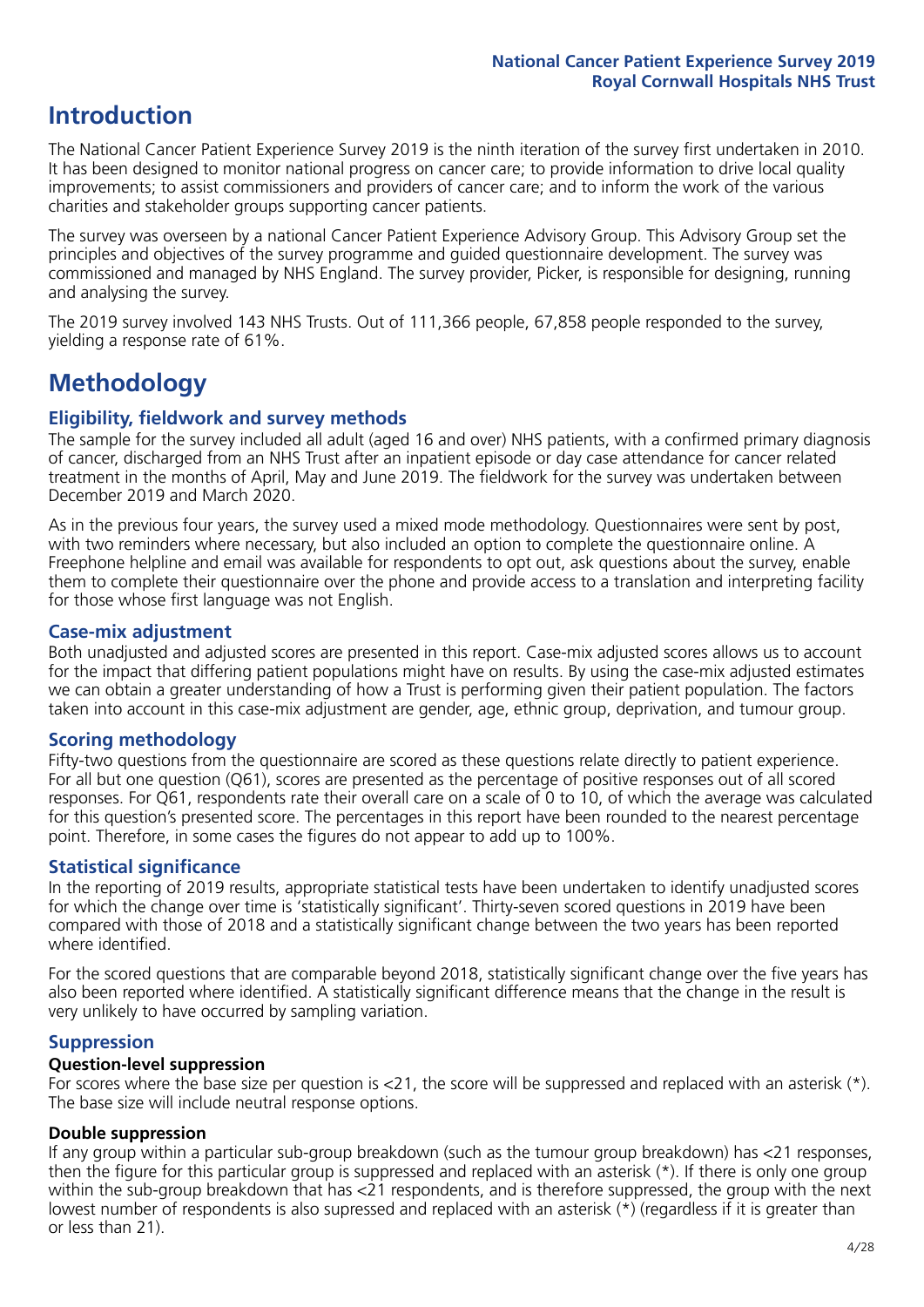# **Understanding the results**

This report shows how this Trust scored for each question in the survey, compared with national results and previous year's results. It is aimed at helping individual Trusts to understand their performance and identify areas for local improvement. Below is a description of the type of results presented within this report and how to understand them.

#### **Expected range charts**

The expected range charts in this report show a bar with the lowest and highest score received for each question nationally. Within this bar, an expected range is given (in grey) and a black diamond represents the actual score for this Trust.

Trusts whose score is above the upper limit of the expected range (in the dark blue) are positive outliers, with a score statistically significantly higher than the national mean. This indicates that the Trust performs better than what Trusts of the same size and demographics are expected to perform. The opposite is true if the score is below the lower limit of the expected range (in the light blue); these are negative outliers. For scores within the expected range (in the grey), the score is what we would expect given the Trust's size and demographics.

#### **Comparability tables**

The comparability tables show the 2018 and 2019 unadjusted scores for this Trust for each scored question. If there is a significant change from 2018 and 2019 or overall from 2015 to 2019, an arrow will be presented for the direction of change. The adjusted 2019 score will also be presented for each scored question along with the lower and upper expected range and national score. Scores above the upper limit of the expected range will be highlighted dark blue, scores below the lower limit of the expected range will be highlighted light blue, and scores within the lower and upper limit of the expected ranges will be highlighted grey.

#### **Tumour type tables**

The tumour type tables show the unadjusted scores for each scored question for each of the 13 tumour groups. The national score for that tumour group is also shown. Unadjusted scores for the same tumour type across different Trusts may not be comparable, as they do not account for the impact that differing patient populations might have on results. Central nervous system is abbreviated as 'CNS' and lower gastrointestinal tract is abbreviated as 'LGT' throughout this report.

#### **Year on year charts**

The year on year charts show five columns representing the unadjusted scores of the last five years (2015, 2016, 2017, 2018 and 2019) for each scored question.

#### **Notes on specific questions**

Following the development phase of the 2019 survey, several changes were made to the questionnaire. Six scored questions were amended (Q5, Q18, Q30, Q35, Q56 and Q60) and one non-scored question (Q29) was amended that impacted the comparability of questions Q30 to Q41. Of all questions changed or impacted by change, only Q60 is presented with historical comparisons; though the results should be interpreted with caution.

#### **Unadjusted data and case-mix adjusted data**

Unadjusted data should be used to see the actual responses from patients relating to the Trust. Case-mix adjusted data, together with expected ranges, should be used to understand whether the results are significantly higher or lower than national results taking account of the patient mix.

### **Further information**

This research was carried out in accordance with the international standard for organisations conducting social research (accreditation to ISO20252:2012; certificate number GB08/74322). The 2019 survey data has been produced and published in line with the Code of Practice for Official Statistics.

For more information on the methodology, please see the Technical Document. It can be viewed along with the 2019 questionnaire and survey quidance on the website at [www.ncpes.co.uk](https://www.ncpes.co.uk/supporting-documents). For all other outputs at National, Trust, CCG and Cancer Alliance level, please see the PDF reports, Excel tables and dashboards at [www.ncpes.co.uk.](https://www.ncpes.co.uk/current-results)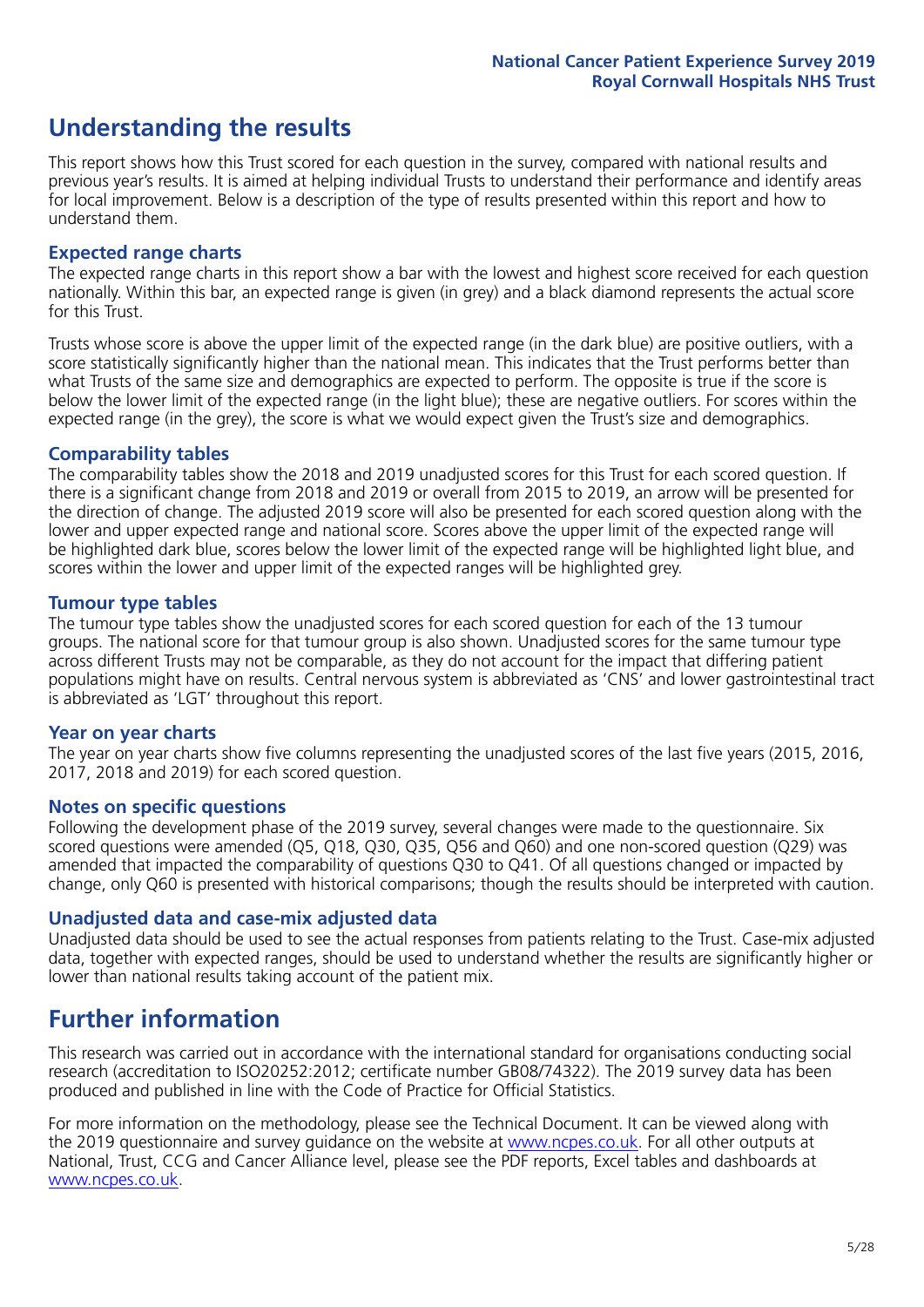### **Response Rate**

#### **Overall Response Rate**

742 patients responded out of a total of 1,094 patients, resulting in a response rate of 68%.

|              | Sample Size | Adjusted<br>Sample | Completed | Response Rate |
|--------------|-------------|--------------------|-----------|---------------|
| <b>Trust</b> | 1.162       | 1.094              | 742       | 68%           |
| National     | 119.855     | 111.366            | 67.858    | 61%           |

#### **Respondents by Survey Type**

|                            | Number of<br>Respondents |
|----------------------------|--------------------------|
| Online                     | 67                       |
| Paper                      | 675                      |
| Phone                      |                          |
| <b>Translation Service</b> |                          |

#### **Respondents by Tumour Group**

|                      | Number of<br>Respondents |
|----------------------|--------------------------|
| <b>Brain / CNS</b>   | 3                        |
| <b>Breast</b>        | 258                      |
| Colorectal / LGT     | 49                       |
| Gynaecological       | 34                       |
| Haematological       | 131                      |
| <b>Head and Neck</b> | 27                       |
| Lung                 | 31                       |
| Prostate             | 66                       |
| Sarcoma              | 6                        |
| Skin                 | 68                       |
| <b>Upper Gastro</b>  | 11                       |
| Urological           | 27                       |
| Other                | 31                       |

#### **Respondents by Age and Gender**

Respondents year of birth has been used to determine age. This information has been amalgamated into 8 age bands. The age and gender distribution for the Trust was as follows:

|        | Age 16-24 | Age 25-34 | Age 35-44 | Age 45-54 | Age 55-64       | Age 65-74 | Age 75-84 | Age 85+ | Total |
|--------|-----------|-----------|-----------|-----------|-----------------|-----------|-----------|---------|-------|
| Male   |           |           | 4         |           | 41              | 114       | 89        | 20      | 280   |
| Female |           |           | 14        | 70        | 120             | 152       |           | 23      | 462   |
| Total  |           |           | 18        | 79        | 16 <sup>7</sup> | 266       | 166       | 43      | 742   |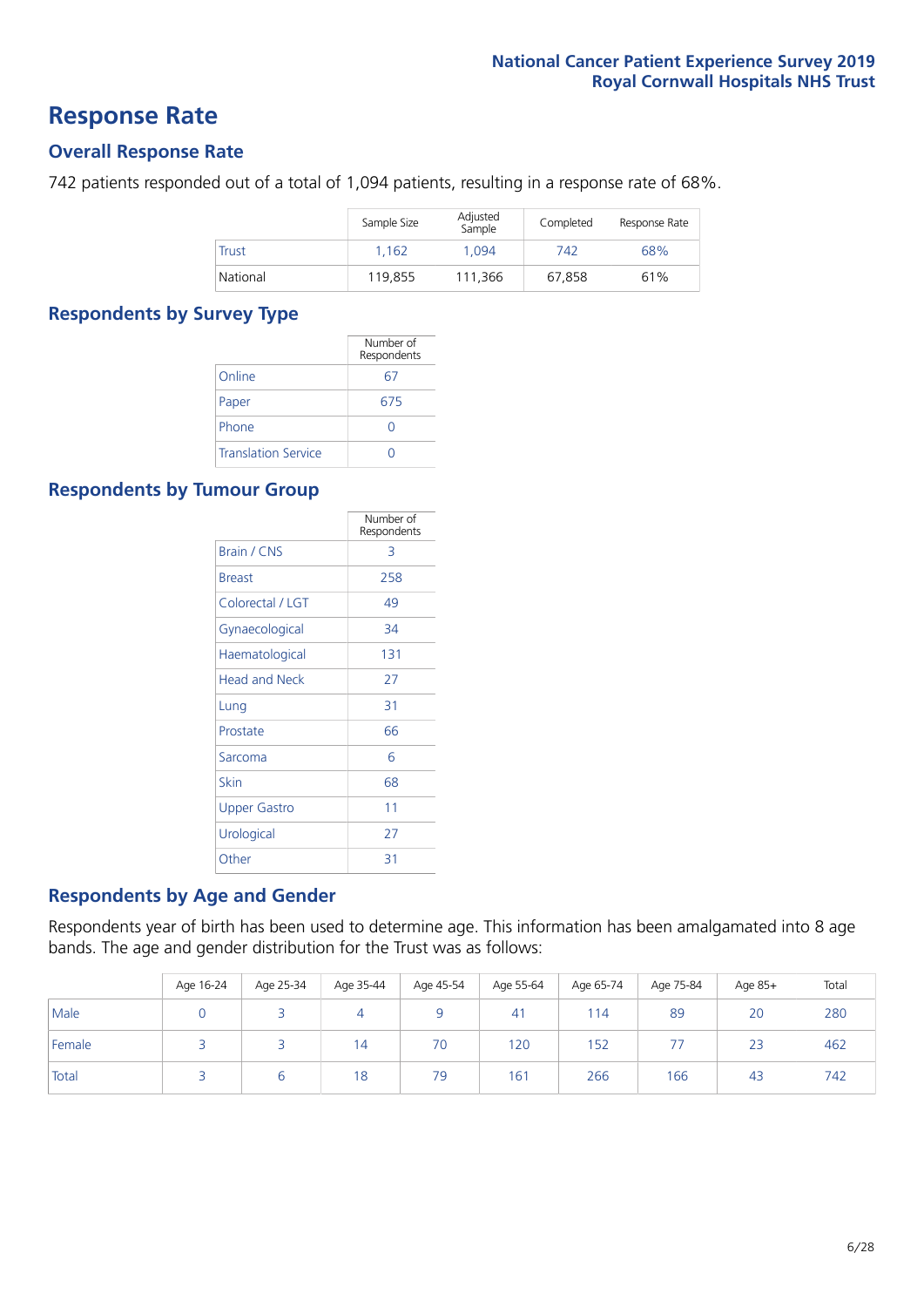# **Expected Range Charts**

| Lower Expected Range<br>Average                                                                                                                                                                                                                                                                                                                                                                                                                                                                                             |       |     | Upper Expected Range |     |     |     |            | Case Mix Adjusted Score |                                                  |                                                  |                 |
|-----------------------------------------------------------------------------------------------------------------------------------------------------------------------------------------------------------------------------------------------------------------------------------------------------------------------------------------------------------------------------------------------------------------------------------------------------------------------------------------------------------------------------|-------|-----|----------------------|-----|-----|-----|------------|-------------------------|--------------------------------------------------|--------------------------------------------------|-----------------|
| <b>SEEING YOUR GP</b><br>Q1. Saw GP once or twice before being told they needed to go to<br>hospital<br>Q2. Patient thought they were seen as soon as necessary                                                                                                                                                                                                                                                                                                                                                             | 0%    | 10% | 20%                  | 30% | 40% | 50% | 60%        | 70% 80%                 | 77%                                              | 85%                                              | 90% 100%        |
| <b>DIAGNOSTIC TESTS</b><br>Q5. Received all the information needed about the test<br>Q6. The length of time waiting for the test to be done was about<br>right<br>Q7. Test results explained in completely understandable way                                                                                                                                                                                                                                                                                               | $0\%$ | 10% | 20%                  | 30% | 40% | 50% | 60%        | 70%                     | 80%<br>83%                                       | 89%                                              | 90% 100%<br>95% |
| <b>FINDING OUT WHAT WAS WRONG WITH YOU</b><br>Q10. Patient told they could bring a family member or friend when<br>first told they had cancer<br>Q11. Patient felt they were told sensitively that they had cancer<br>Q12. Patient completely understood the explanation of what was<br>wrong<br>Q13. Patient given easy to understand written information about<br>the type of cancer they had                                                                                                                             | $0\%$ | 10% | 20%                  | 30% | 40% | 50% | 60%        | 70%                     | 80%<br>84%<br>$\blacklozenge$<br>77%<br>♪<br>77% | 91%<br>♦                                         | 90% 100%        |
| <b>DECIDING THE BEST TREATMENT FOR YOU</b><br>Q14. Patient felt that treatment options were completely explained<br>Q15. Patient felt possible side effects were definitely explained in<br>an understandable way<br>Q16. Patient definitely given practical advice and support in dealing<br>with side effects of treatment<br>Q17. Patient definitely told about side effects that could affect<br>them in the future<br>Q18. Patient definitely involved as much as they wanted in<br>decisions about care and treatment | 0%    | 10% | 20%                  | 30% | 40% | 50% | 60%<br>58% | 70%<br>75%<br>70%       | 80%                                              | 89%<br>$\color{blue}\diamond$<br>88%<br>♦        | 90% 100%        |
| <b>CLINICAL NURSE SPECIALIST (CNS)</b><br>Q19. Patient given the name of a CNS who would support them<br>through their treatment<br>Q20. Patient found it very or quite easy to contact their CNS<br>Q21. Patient got understandable answers to important questions<br>all or most of the time                                                                                                                                                                                                                              | 0%    |     | 10% 20%              | 30% | 40% | 50% | 60%        | 70%                     | 80%                                              | 91%<br>90%<br>92%<br>$\color{blue}\blacklozenge$ | 90% 100%        |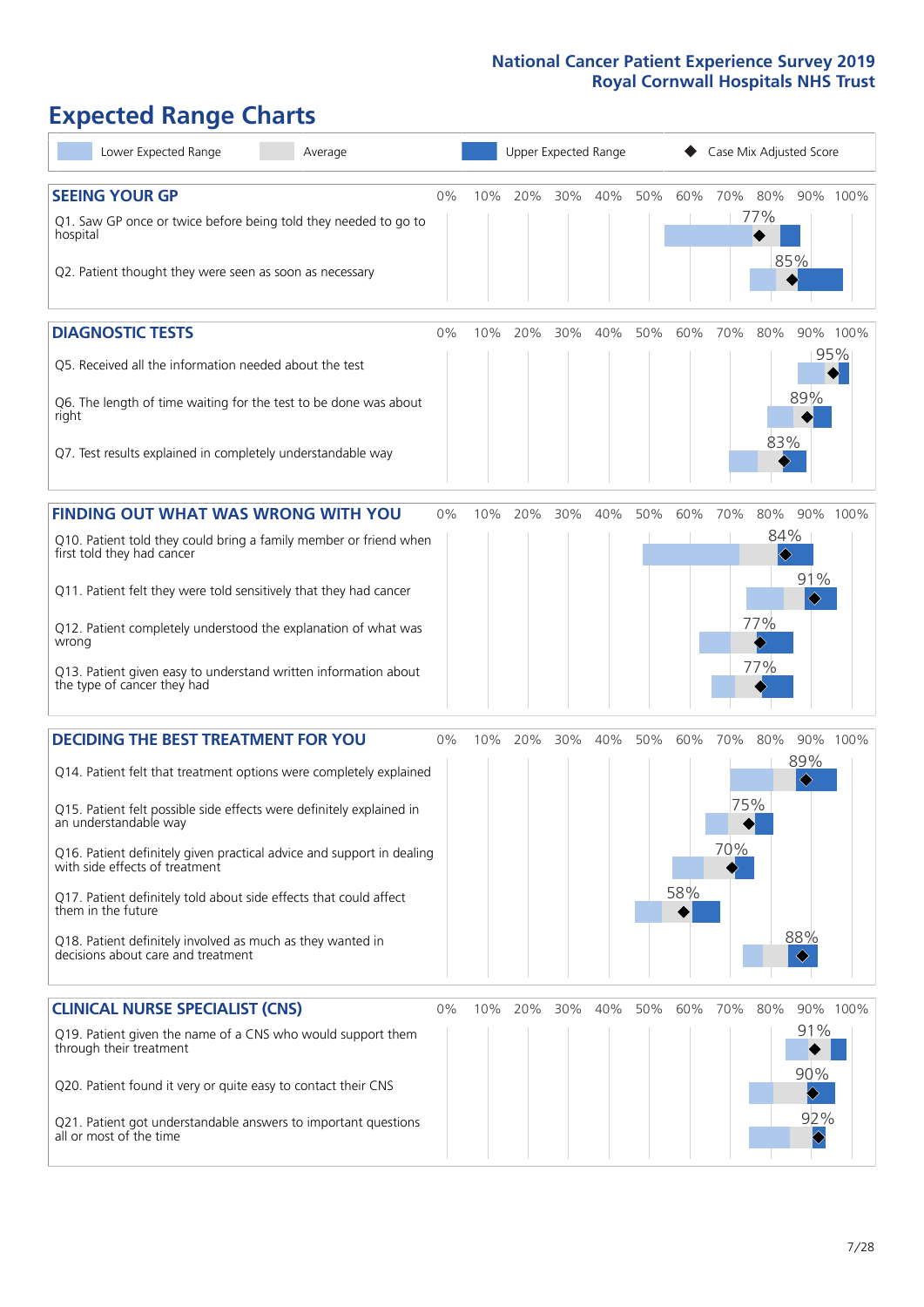# **Expected Range Charts**

| Lower Expected Range<br>Average                                                                                                                                                                                                                                                                                                                                                                                                                                                                                                                                                                                                                                                                                                                                                                                                                                                                                                                                                                                                                                                                                                                                                   |    |     | Upper Expected Range |     |     |            |     | Case Mix Adjusted Score |                                                                 |                                                          |                 |
|-----------------------------------------------------------------------------------------------------------------------------------------------------------------------------------------------------------------------------------------------------------------------------------------------------------------------------------------------------------------------------------------------------------------------------------------------------------------------------------------------------------------------------------------------------------------------------------------------------------------------------------------------------------------------------------------------------------------------------------------------------------------------------------------------------------------------------------------------------------------------------------------------------------------------------------------------------------------------------------------------------------------------------------------------------------------------------------------------------------------------------------------------------------------------------------|----|-----|----------------------|-----|-----|------------|-----|-------------------------|-----------------------------------------------------------------|----------------------------------------------------------|-----------------|
| <b>SUPPORT FOR PEOPLE WITH CANCER</b><br>Q22. Hospital staff gave information about support or self-help<br>groups for people with cancer<br>Q23. Hospital staff discussed or gave information about the impact<br>cancer could have on day to day activities<br>Q24. Hospital staff gave information on getting financial help or<br>possible benefits<br>Q25. Hospital staff told patient they could get free prescriptions                                                                                                                                                                                                                                                                                                                                                                                                                                                                                                                                                                                                                                                                                                                                                     | 0% | 10% | 20%                  | 30% | 40% | 50%        | 60% | 70%<br>68%              | 80%<br>81%                                                      | 90%<br>86%                                               | 90% 100%        |
| <b>OPERATIONS</b><br>Q27. Beforehand, patient had all the information needed about the<br>operation<br>Q28. Afterwards, staff completely explained how operation had<br>gone in understandable way                                                                                                                                                                                                                                                                                                                                                                                                                                                                                                                                                                                                                                                                                                                                                                                                                                                                                                                                                                                | 0% | 10% | 20%                  | 30% | 40% | 50%        | 60% | 70%                     | 80%<br>84%                                                      |                                                          | 90% 100%<br>98% |
| <b>HOSPITAL CARE AS AN INPATIENT</b><br>Q30. Hospital staff didn't talk in front of patient as if patient wasn't<br>there<br>Q31. Patient had confidence and trust in all doctors treating them<br>Q32. Patient's family or someone close definitely felt able to talk to<br>a doctor<br>Q33. Patient had confidence and trust in all the ward nurses<br>treating them<br>Q34. Patient thought there were always or nearly always enough<br>nurses on duty to care for them<br>Q35. All hospital staff asked patient what name they prefer to be<br>called by<br>Q36. Patient always given enough privacy when discussing<br>condition or treatment<br>Q37. Patient definitely found hospital staff to discuss worries or<br>fears during their inpatient visit<br>Q38. Hospital staff definitely did everything they could to help<br>control pain<br>Q39. Patient always felt they were treated with respect and dignity<br>while in hospital<br>Q40. Patient given clear written information about what should or<br>should not do after leaving hospital<br>Q41. Hospital staff told patient who to contact if worried about<br>condition or treatment after leaving hospital | 0% | 10% | 20%                  | 30% | 40% | 50%<br>54% | 60% | 70%<br>71%              | 80%<br>78%<br>78%<br>81%<br>$\color{black}\blacklozenge$<br>84% | 91%<br>$\hat{\blacklozenge}$<br>87%<br>87%<br>91%<br>87% | 90% 100%<br>96% |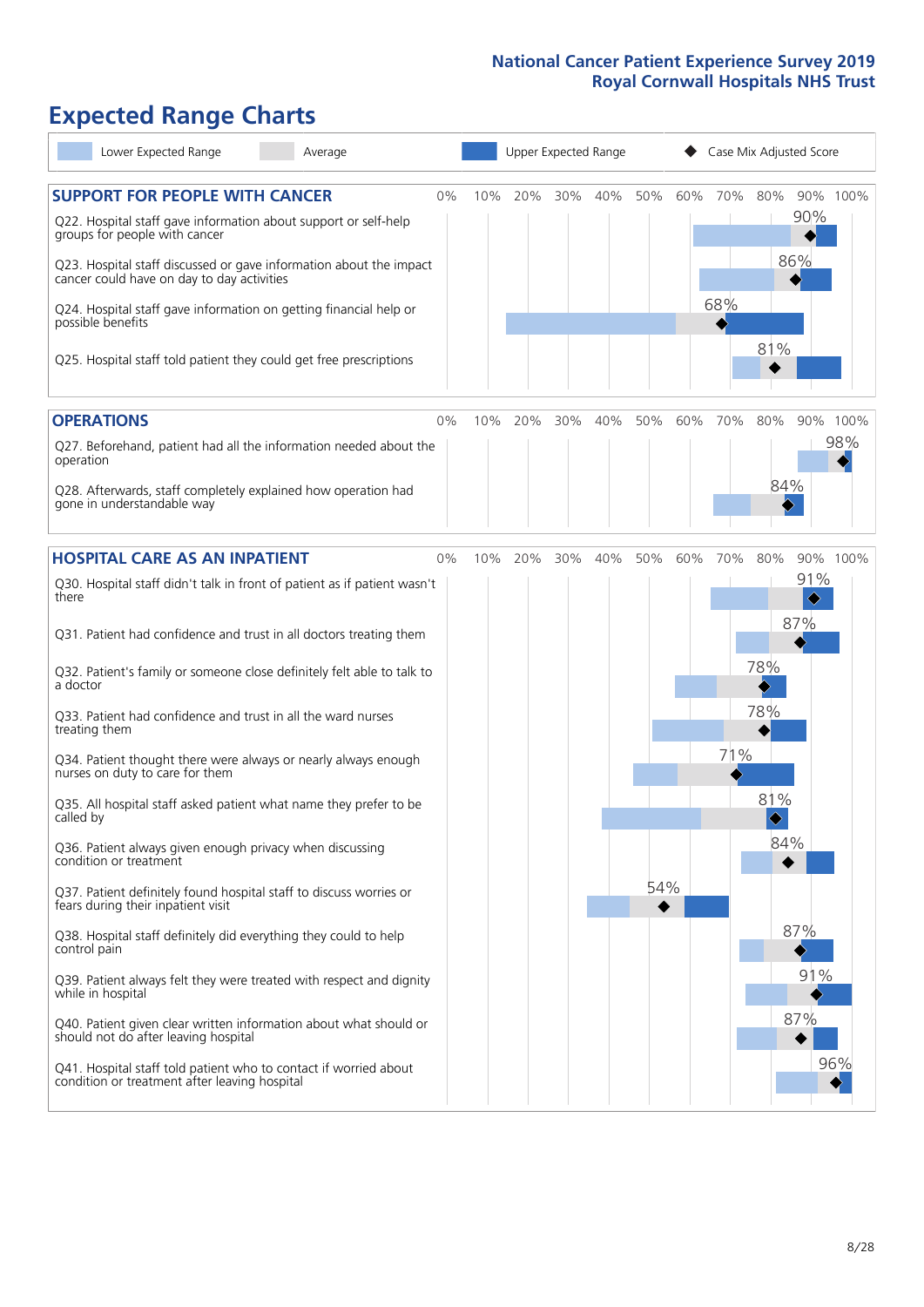# **Expected Range Charts**

| Lower Expected Range<br>Average                                                                                       |          |     | Upper Expected Range |        |     |     |     | Case Mix Adjusted Score |     |     |          |
|-----------------------------------------------------------------------------------------------------------------------|----------|-----|----------------------|--------|-----|-----|-----|-------------------------|-----|-----|----------|
| <b>HOSPITAL CARE AS A DAY PATIENT / OUTPATIENT 0%</b>                                                                 |          | 10% | 20%                  | 30%    | 40% | 50% | 60% | 70%                     | 80% |     | 90% 100% |
| Q43. Patient definitely found hospital staff to discuss worries or<br>fears during their outpatient or day case visit |          |     |                      |        |     |     |     | 74%                     |     |     |          |
| Q44. Cancer doctor had the right documents at patient's last<br>outpatient appointment                                |          |     |                      |        |     |     |     |                         |     |     | 96%      |
| Q46. Beforehand patient completely had all information needed<br>about radiotherapy treatment                         |          |     |                      |        |     |     |     |                         |     | 86% |          |
| Q47. Patient completely given understandable information about<br>whether radiotherapy was working                    |          |     |                      |        |     |     | 58% |                         |     |     |          |
| Q49. Beforehand patient completely had all information needed<br>about chemotherapy treatment                         |          |     |                      |        |     |     |     |                         |     | 86% |          |
| Q50. Patient given enough information about whether<br>chemotherapy was working in a completely understandable way    |          |     |                      |        |     |     |     | 71%                     |     |     |          |
| <b>HOME CARE AND SUPPORT</b>                                                                                          | 0%       | 10% | 20%                  | 30%    | 40% | 50% | 60% | 70%                     | 80% |     | 90% 100% |
| Q51. Hospital staff definitely gave family or someone close all the<br>information needed to help care at home        |          |     |                      |        |     |     | 61% |                         |     |     |          |
| Q52. Patient definitely given enough support from health or social<br>services during treatment                       |          |     |                      |        |     |     | 59% |                         |     |     |          |
| Q53. Patient definitely given enough support from health or social<br>services after treatment                        |          |     |                      |        |     | 47% |     |                         |     |     |          |
| <b>CARE FROM YOUR GENERAL PRACTICE</b>                                                                                | 0%       | 10% | 20%                  | $30\%$ | 40% | 50% | 60% | 70%                     | 80% |     | 90% 100% |
| Q54. GP given enough information about patient's condition and<br>treatment                                           |          |     |                      |        |     |     |     |                         |     |     | 96%      |
| Q55. General practice staff definitely did everything they could to<br>support patient during treatment               |          |     |                      |        |     |     | 61% |                         |     |     |          |
| <b>YOUR OVERALL NHS CARE</b>                                                                                          | 0%       | 10% | 20%                  | 30%    | 40% | 50% | 60% | 70%                     | 80% |     | 90% 100% |
| Q56. Different people treating and caring for patient always work<br>well together to give best possible care         |          |     |                      |        |     |     |     |                         | 76% |     |          |
| Q57. Patient given a care plan                                                                                        |          |     |                      |        | 35% |     |     |                         |     |     |          |
| Q58. Overall the administration of care was good or very good                                                         |          |     |                      |        |     |     |     |                         |     | 92% |          |
| Q59. Patient felt length of time for attending clinics and<br>appointments for cancer was about right                 |          |     |                      |        |     |     |     | 70%                     |     |     |          |
| Q60. Someone discussed with patient whether they would like to<br>take part in cancer research                        |          |     |                      |        | 41% |     |     |                         |     |     |          |
|                                                                                                                       | $\Omega$ |     | $\overline{2}$       | 3      | 4   | 5   | 6   |                         | 8   | 9   | 10       |
| Q61. Patient's average rating of care scored from very poor to very<br>good                                           |          |     |                      |        |     |     |     |                         |     | 9.0 |          |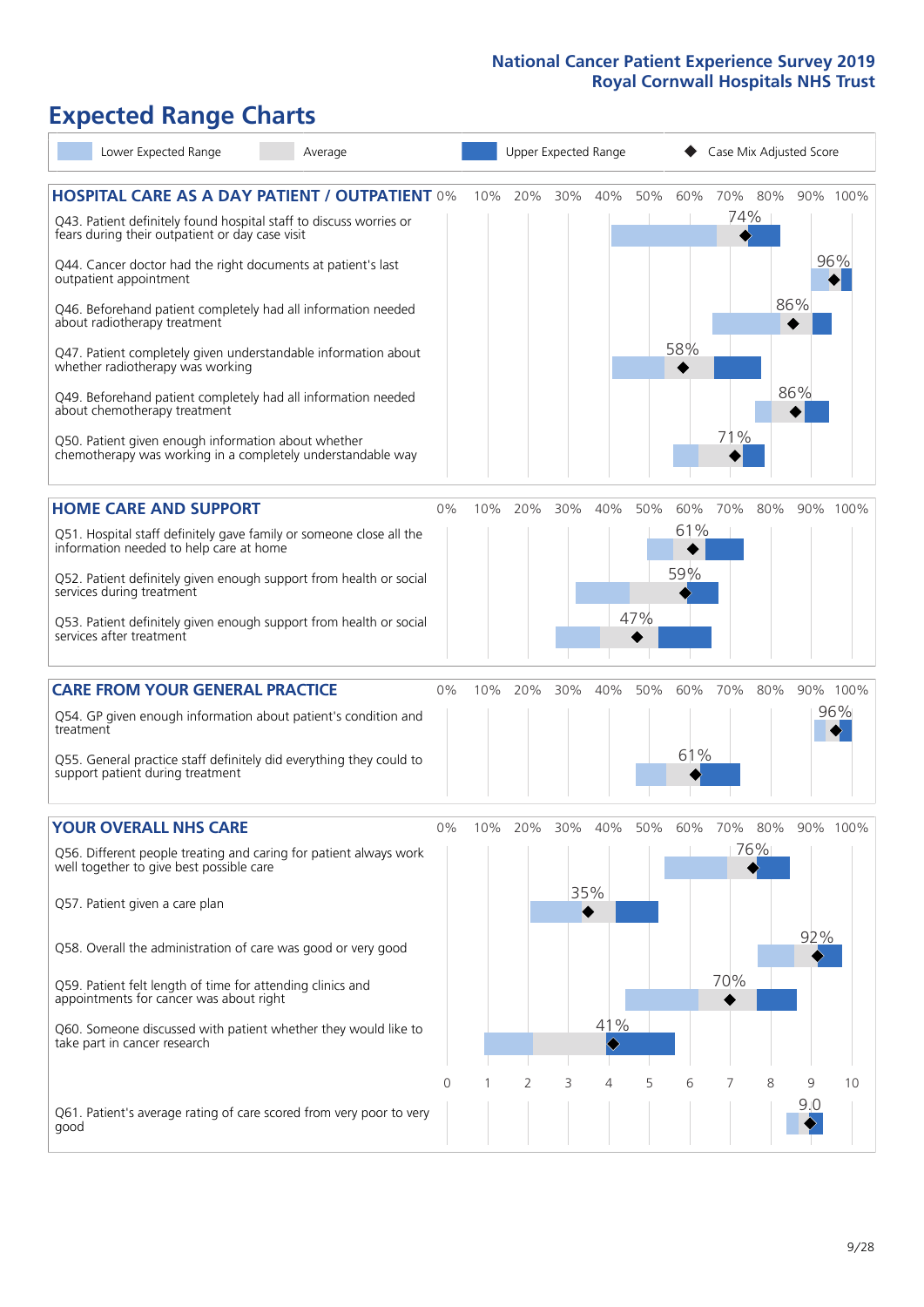# **Comparability Tables**

\* Indicates where a score has been suppressed because there are less than 21 responses.

\*\* No score available for 2018.

 $\triangle$  or  $\nabla$ 

Change 2018-2019: Indicates where 2019 score is significantly higher or lower than 2018 score Change Overall: Indicates significant change overall (2015, 2016, 2017, 2018 and 2019).

Adjusted Score below Lower Expected Range Adjusted Score between Upper and Lower Expected Ranges Adjusted Score above Upper Expected Range

|                                                                             | Case Mix Adjusted Scores<br>Unadjusted Scores |               |           |               |                                                    |         |               |                                     |                |                   |
|-----------------------------------------------------------------------------|-----------------------------------------------|---------------|-----------|---------------|----------------------------------------------------|---------|---------------|-------------------------------------|----------------|-------------------|
|                                                                             | 2018<br>n                                     | 2018<br>Score | 2019<br>n | 2019<br>Score | $\sim$   Change   Change   $\sim$<br>2018-<br>2019 | Overall | 2019<br>Score | Lower<br>Expected Expected<br>Range | Upper<br>Range | National<br>Score |
| <b>SEEING YOUR GP</b>                                                       |                                               |               |           |               |                                                    |         |               |                                     |                |                   |
| Q1. Saw GP once or twice before being told they needed to go<br>to hospital | 44 <sup>1</sup>                               | 78%           | 522       | 80%           |                                                    |         | 77%           | 75%                                 | 82%            | 79%               |
| Q2. Patient thought they were seen as soon as necessary                     | 616                                           | 85%           | 720       | 87%           |                                                    |         | 85%           | 81%                                 | 87%            | 84%               |

| <b>DIAGNOSTIC TESTS</b>                                                   |       |     |     |     |  |     |     |     |     |
|---------------------------------------------------------------------------|-------|-----|-----|-----|--|-----|-----|-----|-----|
| Q5. Received all the information needed about the test                    | $***$ | **  | 604 | 96% |  | 95% | 93% | 97% | 95% |
| Q6. The length of time waiting for the test to be done was<br>about right | 556   | 87% | 619 | 90% |  | 89% | 86% | 91% | 88% |
| Q7. Test results explained in completely understandable way               | 558   | 83% | 626 | 85% |  | 83% | 77% | 83% | 80% |

| <b>FINDING OUT WHAT WAS WRONG WITH YOU</b>                                                      |     |     |     |     |  |     |     |     |     |
|-------------------------------------------------------------------------------------------------|-----|-----|-----|-----|--|-----|-----|-----|-----|
| Q10. Patient told they could bring a family member or friend<br>when first told they had cancer | 578 | 85% | 691 | 85% |  | 84% | 72% | 82% | 77% |
| Q11. Patient felt they were told sensitively that they had cancer                               | 620 | 87% | 734 | 92% |  | 91% | 83% | 88% | 86% |
| Q12. Patient completely understood the explanation of what<br>was wrong                         | 623 | 78% | 737 | 78% |  | 77% | 70% | 77% | 73% |
| Q13. Patient given easy to understand written information<br>about the type of cancer they had  | 560 | 79% | 654 | 80% |  | 77% | 71% | 78% | 74% |

| <b>DECIDING THE BEST TREATMENT FOR YOU</b>                                                              |      |     |     |     |     |     |     |     |
|---------------------------------------------------------------------------------------------------------|------|-----|-----|-----|-----|-----|-----|-----|
| Q14. Patient felt that treatment options were completely<br>explained                                   | 568  | 87% | 67' | 90% | 89% | 81% | 86% | 83% |
| Q15. Patient felt possible side effects were definitely explained<br>in an understandable way           | 605  | 75% | 708 | 75% | 75% | 69% | 76% | 73% |
| Q16. Patient definitely given practical advice and support in<br>dealing with side effects of treatment | 611  | 73% | 705 | 72% | 70% | 63% | 71% | 67% |
| Q17. Patient definitely told about side effects that could affect<br>them in the future                 | 562  | 62% | 670 | 60% | 58% | 53% | 61% | 57% |
| Q18. Patient definitely involved as much as they wanted in<br>decisions about care and treatment        | $**$ | **  | 724 | 88% | 88% | 78% | 84% | 81% |

| <b>CLINICAL NURSE SPECIALIST (CNS)</b>                                                    |     |     |     |     |     |     |     |     |
|-------------------------------------------------------------------------------------------|-----|-----|-----|-----|-----|-----|-----|-----|
| [Q19. Patient given the name of a CNS who would support them<br>through their treatment   | 614 | 94% | 712 | 92% | 91% | 89% | 95% | 92% |
| Q20. Patient found it very or quite easy to contact their CNS                             | 495 | 92% | 571 | 91% | 90% | 81% | 89% | 85% |
| Q21. Patient got understandable answers to important<br>questions all or most of the time | 484 | 93% | 555 | 92% | 92% | 85% | 90% | 87% |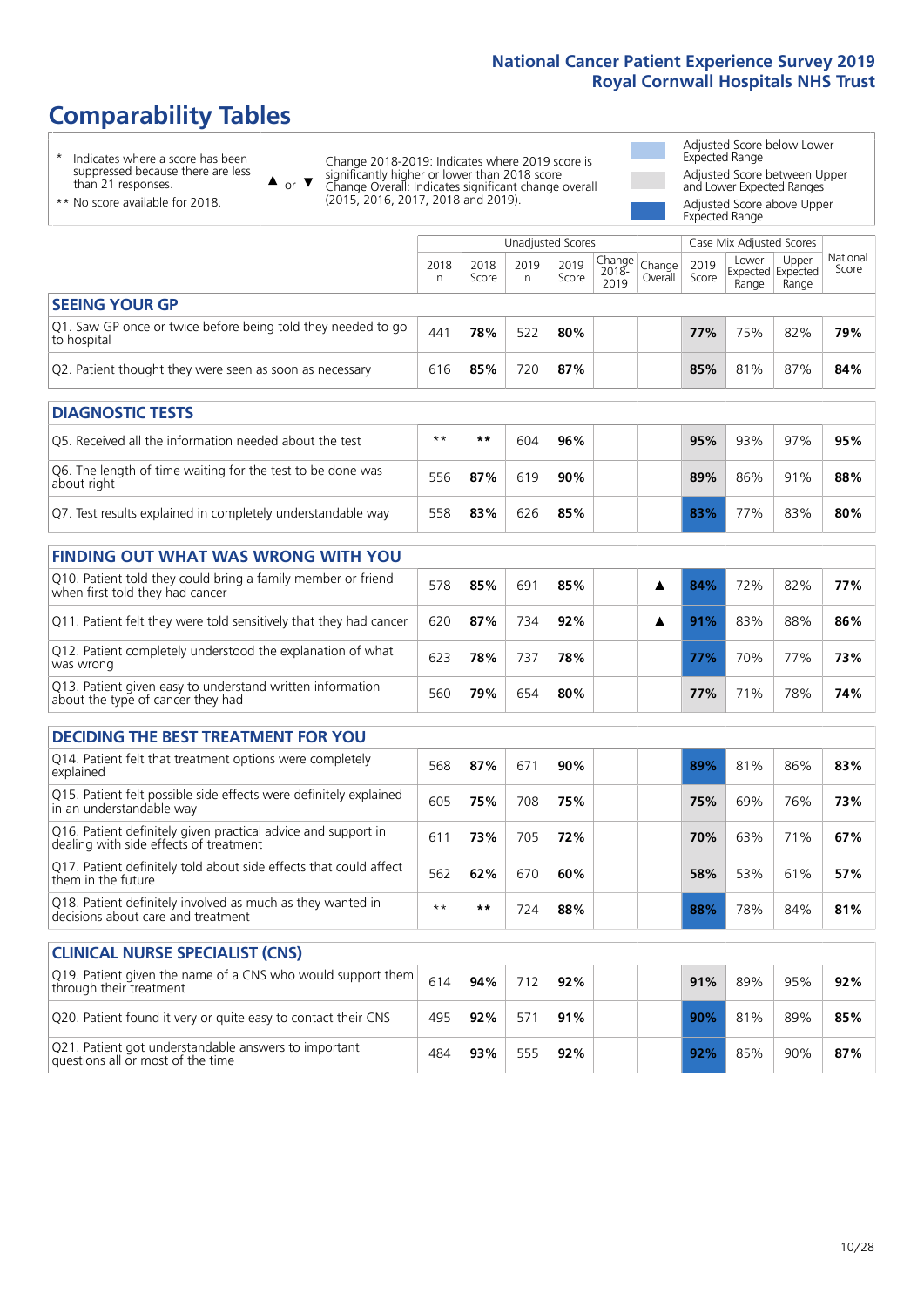# **Comparability Tables**

\* Indicates where a score has been suppressed because there are less than 21 responses.

\*\* No score available for 2018.

 $\triangle$  or  $\nabla$ 

Change 2018-2019: Indicates where 2019 score is significantly higher or lower than 2018 score Change Overall: Indicates significant change overall (2015, 2016, 2017, 2018 and 2019).

Adjusted Score below Lower Expected Range Adjusted Score between Upper and Lower Expected Ranges Adjusted Score above Upper Expected Range

|                                                                                                                   |              |               | <b>Unadjusted Scores</b> |               |                         |                   |               | Case Mix Adjusted Scores            |                |                   |
|-------------------------------------------------------------------------------------------------------------------|--------------|---------------|--------------------------|---------------|-------------------------|-------------------|---------------|-------------------------------------|----------------|-------------------|
|                                                                                                                   | 2018<br>n    | 2018<br>Score | 2019<br>n.               | 2019<br>Score | Change<br>2018-<br>2019 | Change<br>Overall | 2019<br>Score | Lower<br>Expected Expected<br>Range | Upper<br>Range | National<br>Score |
| <b>SUPPORT FOR PEOPLE WITH CANCER</b>                                                                             |              |               |                          |               |                         |                   |               |                                     |                |                   |
| Q22. Hospital staff gave information about support or self-help<br>groups for people with cancer                  | 444          | 88%           | 560                      | 91%           |                         | ▲                 | 90%           | 85%                                 | 91%            | 88%               |
| Q23. Hospital staff discussed or gave information about the<br>impact cancer could have on day to day activities  | 398          | 88%           | 487                      | 87%           |                         | ▲                 | 86%           | 81%                                 | 87%            | 84%               |
| Q24. Hospital staff gave information on getting financial help or<br>possible benefits                            | 265          | 63%           | 346                      | 69%           |                         | ▲                 | 68%           | 56%                                 | 69%            | 63%               |
| Q25. Hospital staff told patient they could get free prescriptions                                                | 227          | 76%           | 313                      | 81%           |                         |                   | 81%           | 77%                                 | 86%            | 82%               |
| <b>OPERATIONS</b>                                                                                                 |              |               |                          |               |                         |                   |               |                                     |                |                   |
| Q27. Beforehand, patient had all the information needed about<br>the operation                                    | 345          | 97%           | 356                      | 98%           |                         |                   | 98%           | 94%                                 | 98%            | 96%               |
| Q28. Afterwards, staff completely explained how operation had<br>gone in understandable way                       | 342          | 87%           | 358                      | 85%           |                         |                   | 84%           | 75%                                 | 83%            | 79%               |
| <b>HOSPITAL CARE AS AN INPATIENT</b>                                                                              |              |               |                          |               |                         |                   |               |                                     |                |                   |
| Q30. Hospital staff didn't talk in front of patient as if patient<br>wasn't there                                 | $* *$        | **            | 289                      | 91%           |                         |                   | 91%           | 79%                                 | 88%            | 84%               |
| Q31. Patient had confidence and trust in all doctors treating<br>them                                             | $* *$        | $***$         | 292                      | 88%           |                         |                   | 87%           | 80%                                 | 88%            | 84%               |
| Q32. Patient's family or someone close definitely felt able to talk<br>to a doctor                                | $* *$        | $***$         | 245                      | 79%           |                         |                   | 78%           | 67%                                 | 78%            | 72%               |
| Q33. Patient had confidence and trust in all the ward nurses<br>treating them                                     | $**$         | $***$         | 290                      | 79%           |                         |                   | 78%           | 68%                                 | 80%            | 74%               |
| Q34. Patient thought there were always or nearly always<br>enough nurses on duty to care for them                 | $* *$        | $**$          | 288                      | 72%           |                         |                   | 71%           | 57%                                 | 72%            | 64%               |
| Q35. All hospital staff asked patient what name they prefer to<br>be called by                                    | $* *$        | $***$         | 287                      | 81%           |                         |                   | 81%           | 63%                                 | 79%            | 71%               |
| Q36. Patient always given enough privacy when discussing<br>condition or treatment                                | $* *$        | $***$         | 287                      | 85%           |                         |                   | 84%           | 80%                                 | 89%            | 85%               |
| Q37. Patient definitely found hospital staff to discuss worries or<br>fears during their inpatient visit          | $**$         | $***$         | 207                      | 55%           |                         |                   | 54%           | 45%                                 | 59%            | 52%               |
| Q38. Hospital staff definitely did everything they could to help<br>control pain                                  | $* *$        | $***$         | 253                      | 88%           |                         |                   | 87%           | 78%                                 | 87%            | 83%               |
| Q39. Patient always felt they were treated with respect and<br>dignity while in hospital                          | $\star\star$ | $***$         | 290                      | 91%           |                         |                   | 91%           | 84%                                 | 92%            | 88%               |
| Q40. Patient given clear written information about what should<br>or should not do after leaving hospital         | $**$         | $***$         | 268                      | 88%           |                         |                   | 87%           | 81%                                 | 90%            | 86%               |
| Q41. Hospital staff told patient who to contact if worried about<br>condition or treatment after leaving hospital | $**$         | $***$         | 276                      | 96%           |                         |                   | 96%           | 92%                                 | 97%            | 94%               |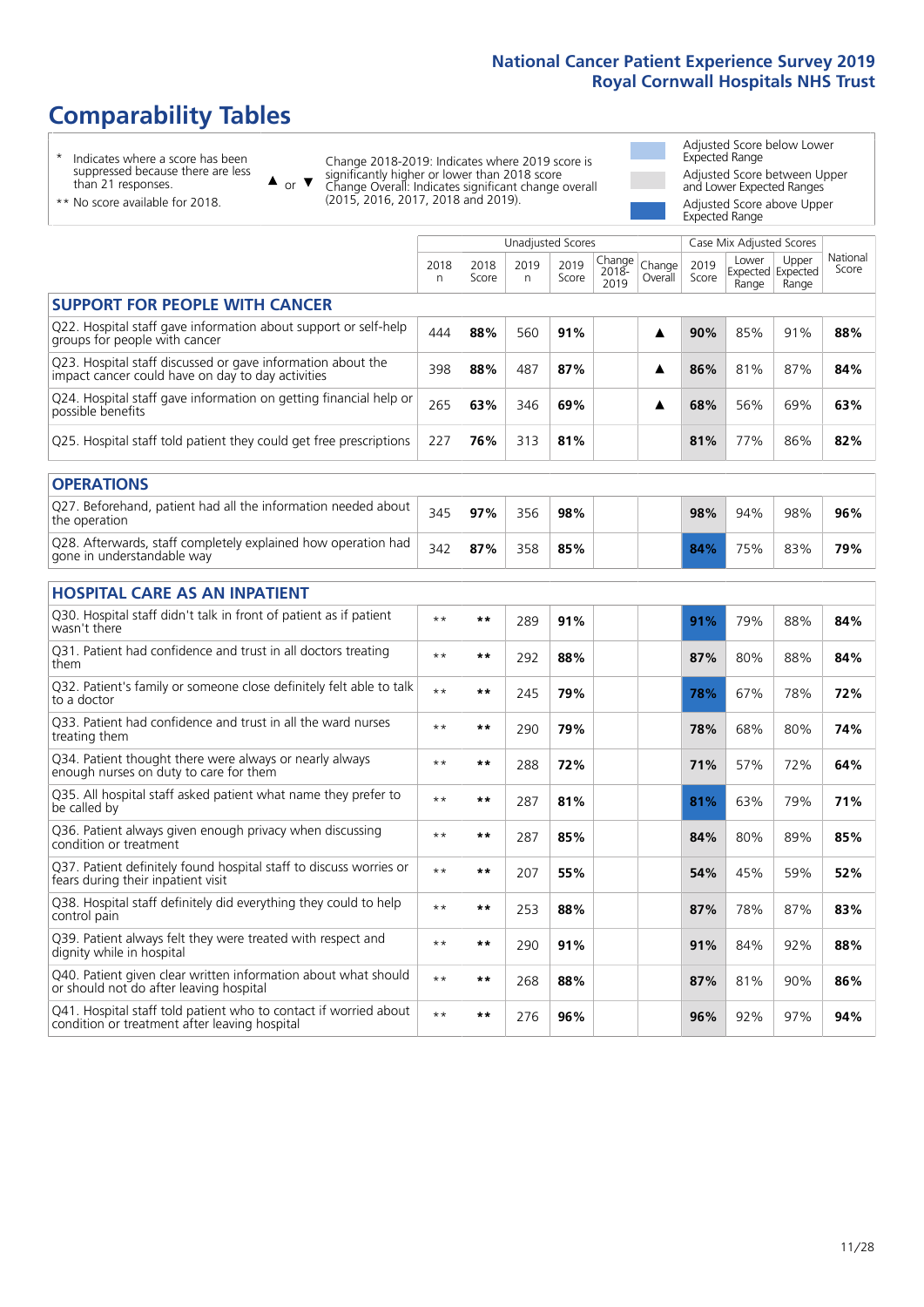# **Comparability Tables**

\* Indicates where a score has been suppressed because there are less than 21 responses.

\*\* No score available for 2018.

 $\triangle$  or  $\nabla$ 

Change 2018-2019: Indicates where 2019 score is significantly higher or lower than 2018 score Change Overall: Indicates significant change overall (2015, 2016, 2017, 2018 and 2019).

Adjusted Score below Lower Expected Range Adjusted Score between Upper and Lower Expected Ranges Adjusted Score above Upper Expected Range

|                                                                                                                       |              |               | <b>Unadjusted Scores</b> |               |                         |                   | Case Mix Adjusted Scores |                |                                     |                   |
|-----------------------------------------------------------------------------------------------------------------------|--------------|---------------|--------------------------|---------------|-------------------------|-------------------|--------------------------|----------------|-------------------------------------|-------------------|
|                                                                                                                       | 2018<br>n    | 2018<br>Score | 2019<br>n.               | 2019<br>Score | Change<br>2018-<br>2019 | Change<br>Overall | 2019<br>Score            | Lower<br>Range | Upper<br>Expected Expected<br>Range | National<br>Score |
| <b>HOSPITAL CARE AS A DAY PATIENT / OUTPATIENT</b>                                                                    |              |               |                          |               |                         |                   |                          |                |                                     |                   |
| Q43. Patient definitely found hospital staff to discuss worries or<br>fears during their outpatient or day case visit | 442          | 79%           | 550                      | 74%           |                         |                   | 74%                      | 67%            | 74%                                 | 71%               |
| Q44. Cancer doctor had the right documents at patient's last<br>outpatient appointment                                | 554          | 95%           | 648                      | 96%           |                         |                   | 96%                      | 94%            | 97%                                 | 96%               |
| Q46. Beforehand patient completely had all information needed<br>about radiotherapy treatment                         | 265          | 83%           | 286                      | 86%           |                         |                   | 86%                      | 82%            | 90%                                 | 86%               |
| Q47. Patient completely given understandable information<br>about whether radiotherapy was working                    | 227          | 63%           | 248                      | 60%           |                         |                   | 58%                      | 54%            | 66%                                 | 60%               |
| Q49. Beforehand patient completely had all information needed<br>about chemotherapy treatment                         | 245          | 84%           | 307                      | 86%           |                         |                   | 86%                      | 80%            | 88%                                 | 84%               |
| Q50. Patient given enough information about whether<br>chemotherapy was working in a completely understandable way    | 219          | 70%           | 282                      | 72%           |                         |                   | 71%                      | 62%            | 73%                                 | 68%               |
| <b>HOME CARE AND SUPPORT</b>                                                                                          |              |               |                          |               |                         |                   |                          |                |                                     |                   |
| Q51. Hospital staff definitely gave family or someone close all<br>the information needed to help care at home        | 492          | 67%           | 584                      | 61%           |                         |                   | 61%                      | 56%            | 64%                                 | 60%               |
| Q52. Patient definitely given enough support from health or<br>social services during treatment                       | 315          | 62%           | 373                      | 59%           |                         |                   | 59%                      | 45%            | 59%                                 | 52%               |
| Q53. Patient definitely given enough support from health or<br>social services after treatment                        | 153          | 53%           | 209                      | 47%           |                         |                   | 47%                      | 38%            | 52%                                 | 45%               |
| <b>CARE FROM YOUR GENERAL PRACTICE</b>                                                                                |              |               |                          |               |                         |                   |                          |                |                                     |                   |
| Q54. GP given enough information about patient's condition<br>and treatment                                           | 525          | 97%           | 613                      | 96%           |                         |                   | 96%                      | 94%            | 97%                                 | 95%               |
| Q55. General practice staff definitely did everything they could<br>to support patient during treatment               | 418          | 68%           | 519                      | 62%           |                         |                   | 61%                      | 54%            | 63%                                 | 58%               |
| <b>YOUR OVERALL NHS CARE</b>                                                                                          |              |               |                          |               |                         |                   |                          |                |                                     |                   |
| Q56. Different people treating and caring for patient always<br>work well together to give best possible care         | $\star\star$ | **            | 699                      | 77%           |                         |                   | 76%                      | 69%            | 76%                                 | 73%               |
| Q57. Patient given a care plan                                                                                        | 482          | 35%           | 563                      | 37%           |                         |                   | 35%                      | 33%            | 42%                                 | 38%               |
| Q58. Overall the administration of care was good or very good                                                         | 631          | 92%           | 726                      | 92%           |                         |                   | 92%                      | 86%            | 92%                                 | 89%               |
| Q59. Patient felt length of time for attending clinics and<br>appointments for cancer was about right                 | 621          | 77%           | 721                      | 71%           |                         |                   | 70%                      | 62%            | 77%                                 | 69%               |
| Q60. Someone discussed with patient whether they would like<br>to take part in cancer research                        | 600          | 31%           | 684                      | 39%           |                         |                   | 41%                      | 21%            | 39%                                 | 30%               |
| Q61. Patient's average rating of care scored from very poor to<br>very good                                           | 618          | 9.0           | 714                      | 9.0           |                         | ▲                 | 9.0                      | 8.7            | 8.9                                 | 8.8               |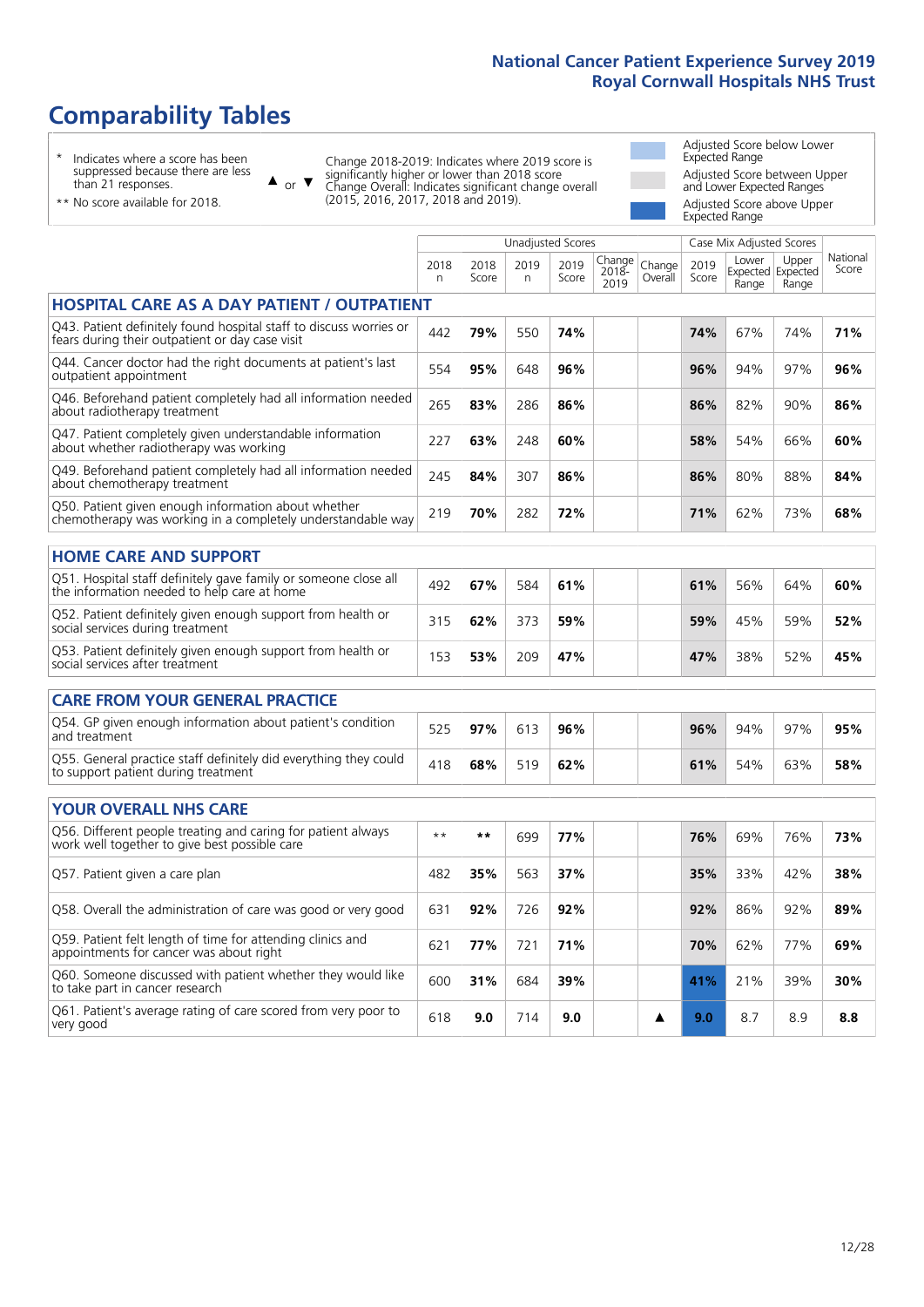# **Tumour Type Tables**

- \* Indicates where a score has been suppressed because there are less than 21 responses.
- n.a. Indicates that there were no respondents for that tumour group.

| <b>SEEING YOUR GP</b>                           |          |         |               |                   |                     |                         |                  |      | Tumour Group |         |                                                     |                 |            |             |                |
|-------------------------------------------------|----------|---------|---------------|-------------------|---------------------|-------------------------|------------------|------|--------------|---------|-----------------------------------------------------|-----------------|------------|-------------|----------------|
|                                                 |          | Brain   | <b>Breast</b> | olorectal.<br>LGT | त्त<br>Gynaecologic | Haematological          | Head and<br>Neck | Lung | Prostate     | Sarcoma | Skin                                                | Upper<br>Gastro | Urological | Other       | All<br>Cancers |
| Q1. Saw GP once or twice before being told they | Trust    | $\star$ |               | 94% 69% 86% 67%   |                     |                         | $\star$          |      | 74% 82%      |         | 88%                                                 |                 |            | 70% 63% 80% |                |
| needed to go to hospital                        | National | 59%     |               | 94% 75% 77%       |                     |                         |                  |      |              |         | 67% 79% 71% 82% 71% 90% 74% 83% 74% 79%             |                 |            |             |                |
| Q2. Patient thought they were seen as soon as   | Trust    | $\star$ | 88%           |                   |                     | 79% 85% 85% 88% 90% 88% |                  |      |              | $\star$ | 91%                                                 | $\star$         |            | 88% 79% 87% |                |
| necessary                                       | National | 79%     |               |                   |                     |                         |                  |      |              |         | 89% 83% 81% 82% 81% 84% 86% 69% 85% 79% 85% 79% 84% |                 |            |             |                |

#### **DIAGNOSTIC TESTS** Tumour Group

|                                                   |                                                                  | Super   | <b>Breast</b> | Colorectal<br>LGT            | $\overline{\sigma}$<br>Gynaecologic | Haematological      | Head and<br>Neck | Lung | Prostate                | Sarcoma | Skin | Upper<br>Gastro | Irological  | Other       | All<br>Cancers |
|---------------------------------------------------|------------------------------------------------------------------|---------|---------------|------------------------------|-------------------------------------|---------------------|------------------|------|-------------------------|---------|------|-----------------|-------------|-------------|----------------|
| Q5. Received all the information needed about     | <b>Trust</b>                                                     | $\star$ |               | 98% 100% 97% 92% 91% 90% 91% |                                     |                     |                  |      |                         |         | 100% |                 |             | 92% 96% 96% |                |
| the test                                          | National                                                         | 93%     | 95%           | 95%                          |                                     |                     |                  |      | 93% 95% 93% 95% 95% 93% |         | 96%  | 95%             | 95% 95% 95% |             |                |
| Q6. The length of time waiting for the test to be | Trust                                                            | $\star$ | 92%           | 90%                          |                                     | 94% 92% 81% 83% 85% |                  |      |                         | $\star$ | 92%  | $\star$         |             | 85% 92%     | 90%            |
| done was about right                              | National 84% 91% 88% 86% 89% 88% 87% 87% 81% 87% 84% 87% 86% 88% |         |               |                              |                                     |                     |                  |      |                         |         |      |                 |             |             |                |
| Q7. Test results explained in completely          | Trust                                                            | $\star$ |               | 89% 88% 81% 75% 68% 90% 79%  |                                     |                     |                  |      |                         | $\star$ | 98%  | $\star$         |             | 85% 69% 85% |                |
| understandable way                                | National 71% 83% 82% 77% 77% 79% 80% 80% 78% 84% 75% 80% 76% 80% |         |               |                              |                                     |                     |                  |      |                         |         |      |                 |             |             |                |

| <b>FINDING OUT WHAT WAS WRONG WITH YOU</b>        |              |         |               |                       |                |                     |                  |             | Tumour Group |         |      |                 |             |             |                |
|---------------------------------------------------|--------------|---------|---------------|-----------------------|----------------|---------------------|------------------|-------------|--------------|---------|------|-----------------|-------------|-------------|----------------|
|                                                   |              | Brain   | <b>Breast</b> | olorectal<br>LGT<br>Ū | Gynaecological | Haematological      | Head and<br>Neck | Lung        | Prostate     | Sarcoma | Skin | Upper<br>Gastro | Jrological  | Other       | All<br>Cancers |
| Q10. Patient told they could bring a family       | <b>Trust</b> | $\star$ | 93%           | 87%                   | 73%            |                     |                  | 83% 63% 87% | 72%          | $\star$ | 82%  | $\star$         |             | 69% 89% 85% |                |
| member or friend when first told they had cancer  | National     | 85%     | 82%           | 82%                   |                | 71% 71%             | 71%              | 77%         | 79%          | 73%     | 69%  | 76%             | 73%         | 75%         | 77%            |
| Q11. Patient felt they were told sensitively that | Trust        | $\star$ | 95%           | 90%                   | 82%            | 87% 89%             |                  | $90\%$      | 91%          | $\ast$  | 99%  | $\star$         | 93%         | 97%         | 92%            |
| they had cancer                                   | National     | 79%     |               | 89% 87%               |                | 82% 84% 87% 83% 86% |                  |             |              | 84%     |      | 89% 81%         | 84% 83% 86% |             |                |
| Q12. Patient completely understood the            | Trust        | $\star$ | 84%           | 74%                   |                | 76% 65% 81% 77% 80% |                  |             |              | $\star$ | 94%  | $\star$         |             | 85% 61%     | 78%            |
| explanation of what was wrong                     | National     | 66%     | 77%           | 79%                   |                | 73% 60%             |                  | 78% 76% 79% |              | 67%     | 80%  | 70%             | 77%         |             | 70% 73%        |
| Q13. Patient given easy to understand written     | Trust        | $\star$ | 84%           | 72%                   | 81%            | 80% 54% 67%         |                  |             | 85%          | $\star$ | 89%  | $\star$         |             | 73% 64%     | 80%            |
| information about the type of cancer they had     | National     | 66%     | 78%           | 73%                   |                | 71% 76% 69% 67% 83% |                  |             |              | 67%     | 84%  |                 | 67%   74%   | 65%         | 74%            |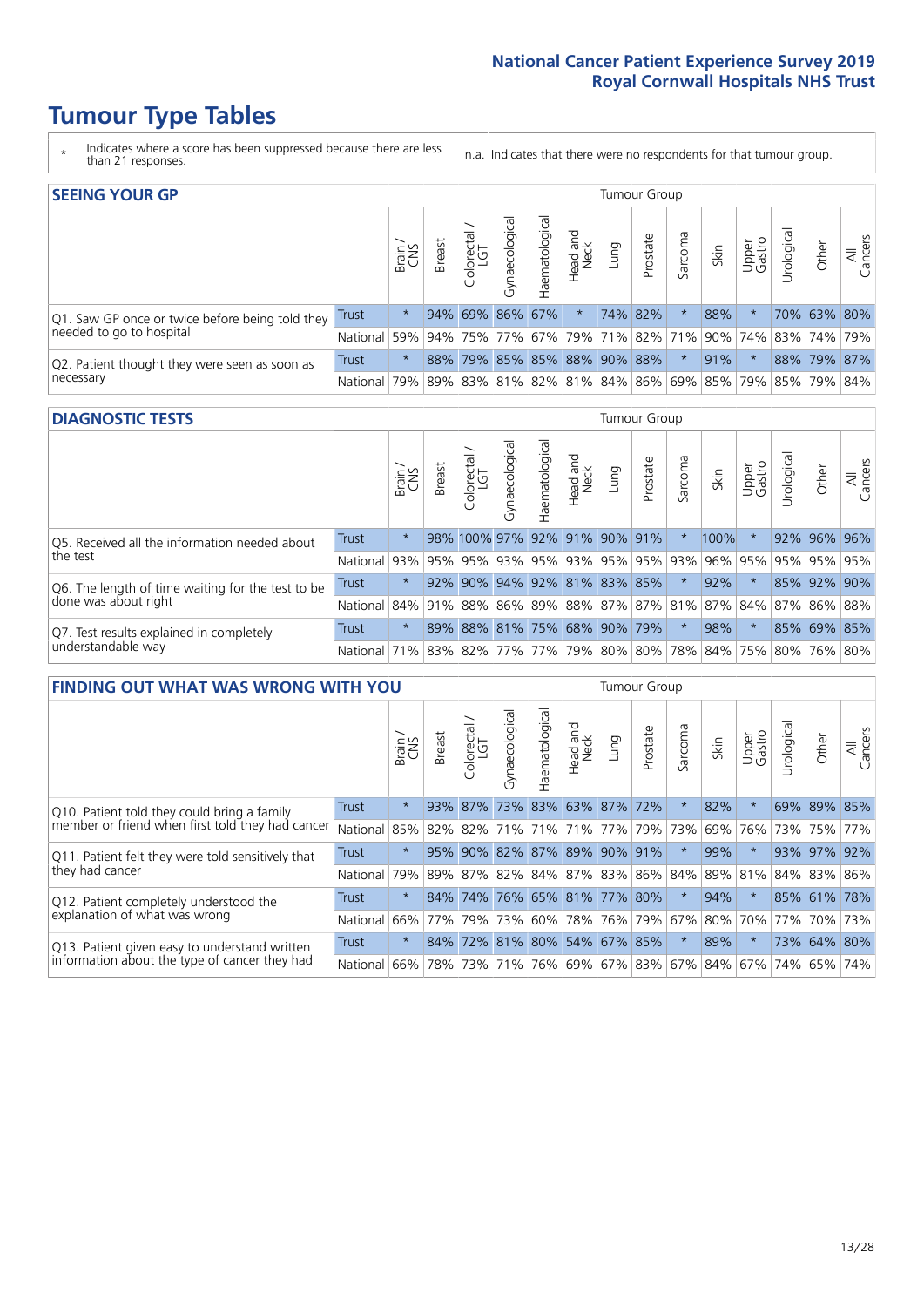# **Tumour Type Tables**

\* Indicates where a score has been suppressed because there are less than 21 responses.

n.a. Indicates that there were no respondents for that tumour group.

| <b>DECIDING THE BEST TREATMENT FOR YOU</b>         |              |         |               |                            |                |                             |                        |             | <b>Tumour Group</b> |         |                                     |                 |            |             |                |
|----------------------------------------------------|--------------|---------|---------------|----------------------------|----------------|-----------------------------|------------------------|-------------|---------------------|---------|-------------------------------------|-----------------|------------|-------------|----------------|
|                                                    |              | Brain   | <b>Breast</b> | olorectal<br>LGT<br>$\cup$ | Gynaecological | Haematological              | ad and<br>Neck<br>Head | Lung        | Prostate            | Sarcoma | Skin                                | Upper<br>Gastro | Jrological | Other       | All<br>Cancers |
| Q14. Patient felt that treatment options were      | <b>Trust</b> | $\star$ | 92%           | 93%                        | 83%            |                             |                        | 85% 86% 93% | 89%                 | $\star$ | 92%                                 | $\star$         | $^\star$   | 81%         | 90%            |
| completely explained                               | National     | 85%     | 85%           | 85%                        |                | 85% 82% 87% 84% 83% 83%     |                        |             |                     |         | 89%                                 | 81%             | 83%        | 79% 83%     |                |
| Q15. Patient felt possible side effects were       | Trust        | $\star$ | 80%           | 73%                        |                | 86% 76% 62% 67% 71%         |                        |             |                     |         | 80%                                 | $\star$         |            | 63% 47%     | 75%            |
| definitely explained in an understandable way      | National     | 69%     | 74%           | 76%                        |                | 75% 69%                     | 73%                    |             | 74% 73%             | 73%     | 77%                                 | 72%             | 71%        | 70%         | 73%            |
| Q16. Patient definitely given practical advice and | Trust        | $\star$ | 77%           | 80%                        |                | 73% 73% 59% 73% 66%         |                        |             |                     | 大       | 74%                                 | $\star$         |            | 58% 48% 72% |                |
| support in dealing with side effects of treatment  | National     | 63%     | 70%           | 70%                        |                | 69% 65% 70%                 |                        |             | 69% 65%             | 66%     | 71%                                 | 66%             |            | 63% 64%     | 67%            |
| Q17. Patient definitely told about side effects    | Trust        | $\star$ |               |                            |                | 66% 67% 61% 50% 46% 54% 65% |                        |             |                     | 大       | 73%                                 | $\star$         |            | 46% 40% 60% |                |
| that could affect them in the future               | National     | 62%     | 57%           | 59%                        |                | 56% 51% 64% 56% 66%         |                        |             |                     | 54%     | 66%                                 | 53%             |            | 56% 52%     | 57%            |
| Q18. Patient definitely involved as much as they   | Trust        | $\star$ |               |                            |                | 93% 96% 93% 84% 85% 83% 86% |                        |             |                     | $\ast$  | 92%                                 | $\star$         |            | 62% 77% 88% |                |
| wanted in decisions about care and treatment       | National     | 79%     |               |                            |                |                             |                        |             |                     |         | 81% 83% 81% 80% 81% 81% 84% 81% 87% | 79%             |            | 79% 78% 81% |                |

#### **CLINICAL NURSE SPECIALIST (CNS)** Tumour Group

|                                             |          | Brain   | <b>Breast</b>         | olorectal<br>LGT<br>$\cup$ | aecologica<br>Š | $\overline{\sigma}$<br>O<br>aematologi | Head and<br>Neck                        | Lung    | Prostate | Sarcoma | Skin | Upper<br>Gastro | $\sigma$<br>rologica | Other   | All<br>ancers<br>Ü |
|---------------------------------------------|----------|---------|-----------------------|----------------------------|-----------------|----------------------------------------|-----------------------------------------|---------|----------|---------|------|-----------------|----------------------|---------|--------------------|
| Q19. Patient given the name of a CNS who    | Trust    | $\star$ | 92%                   | 98%                        | 94%             |                                        | 88% 96% 100% 89%                        |         |          |         | 94%  |                 |                      | 75% 94% | 92%                |
| would support them through their treatment  | National |         | 95% 95% 92% 95%       |                            |                 |                                        | 92%   91%   94%   91%   91%   91%   93% |         |          |         |      |                 | 85%                  | 89%     | 92%                |
| Q20. Patient found it very or quite easy to | Trust    | $\star$ |                       |                            | 88% 98% 96%     | 90%                                    | $\star$                                 | 97% 89% |          | $\ast$  | 95%  | $\star$         | $\star$              | 88% 91% |                    |
| contact their CNS                           | National |         | 86% 84% 88% 85%       |                            |                 |                                        | 87% 86% 86% 80% 86%                     |         |          |         |      | 90% 85% 83%     |                      | 83%     | 85%                |
| Q21. Patient got understandable answers to  | Trust    | $\star$ | 92%                   | 95%                        | 88%             |                                        | 89% 100% 93% 86%                        |         |          |         | 98%  | $\star$         |                      | 96%     | 92%                |
| important questions all or most of the time | National |         | 82%   87%   89%   86% |                            |                 |                                        | 89% 88% 86% 87% 87% 93% 86% 87%         |         |          |         |      |                 |                      | 86%     | 87%                |

| <b>SUPPORT FOR PEOPLE WITH CANCER</b>                                                             |              |         |               |            |                |                |                         |             | Tumour Group |                  |         |                 |            |         |                |
|---------------------------------------------------------------------------------------------------|--------------|---------|---------------|------------|----------------|----------------|-------------------------|-------------|--------------|------------------|---------|-----------------|------------|---------|----------------|
|                                                                                                   |              | Brain   | <b>Breast</b> | Colorectal | Gynaecological | Haematological | ead and<br>Neck<br>Head | <b>Dung</b> | Prostate     | arcoma<br>$\sim$ | Skin    | Upper<br>Gastro | Jrological | Other   | All<br>Cancers |
| Q22. Hospital staff gave information about<br>support or self-help groups for people with         | <b>Trust</b> | $\star$ | 95%           | 94%        | 81%            | 86%            | $90\%$                  | 84%         | 93%          | 大                | 95%     | $\star$         | $\star$    | 96%     | 91%            |
| cancer                                                                                            | National     | 92%     | 92%           | 88%        | 87%            | 86%            | 88%                     |             | 87% 91%      | 86%              | 90%     | 88%             | 81%        | 83%     | 88%            |
| Q23. Hospital staff discussed or gave information<br>about the impact cancer could have on day to | Trust        | $\star$ | 91%           | 89%        | 76%            | 89%            | $\star$                 | $\star$     | 80%          | $\star$          | 93%     | $\star$         | $\star$    | 81%     | 87%            |
| day activities                                                                                    | National     | 84%     |               | 86% 85%    | 82%            | 84%            | 84%                     | 83%         | 88%          | 81%              | 86%     | 83%             | 78%        | 79%     | 84%            |
| Q24. Hospital staff gave information on getting                                                   | Trust        | $\star$ | 72%           | 63%        | $\star$        | 74%            | $\star$                 | $\star$     | 61%          | $\star$          | $\star$ | $\star$         | $\star$    | 71%     | 69%            |
| financial help or possible benefits                                                               | National     | 78%     |               | 68% 61%    | 66%            | 61%            | 67%                     | 72%         | 55%          | 64%              | 60%     | 64%             | 47%        | 59%     | 63%            |
| Q25. Hospital staff told patient they could get                                                   | Trust        | $\star$ | 77%           | 79%        | $\star$        | 91%            | $\star$                 | $\star$     | $\star$      | 大                |         | $\star$         | $\star$    | $\star$ | 81%            |
| free prescriptions                                                                                | National     | 82%     |               | 81% 83%    | 79%            | 87%            |                         | 84% 86% 80% |              | 78%              | 71%     | $ 84\% $        |            | 73% 81% | 82%            |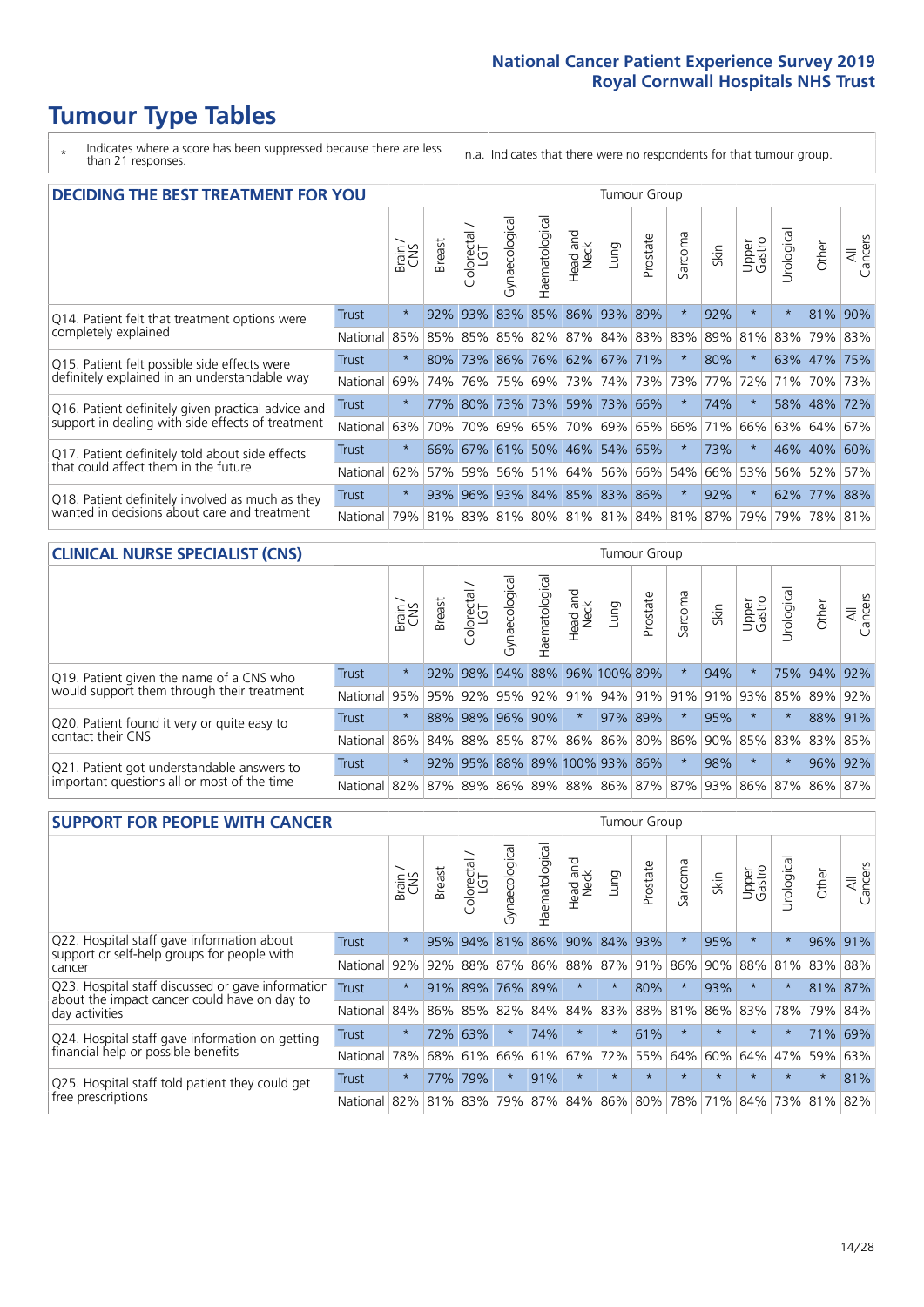# **Tumour Type Tables**

- \* Indicates where a score has been suppressed because there are less than 21 responses.
- n.a. Indicates that there were no respondents for that tumour group.

| <b>OPERATIONS</b>                                |              |         |               |                       |                    |                |                  |                                     | Tumour Group |         |                     |                 |            |         |                |
|--------------------------------------------------|--------------|---------|---------------|-----------------------|--------------------|----------------|------------------|-------------------------------------|--------------|---------|---------------------|-----------------|------------|---------|----------------|
|                                                  |              | Brain   | <b>Breast</b> | olorectal<br>LGT<br>Ü | ᠊ᢛ<br>Gynaecologic | Haematological | Head and<br>Neck | <b>Dung</b>                         | Prostate     | Sarcoma | Skin                | Upper<br>Gastro | Urological | Other   | All<br>Cancers |
| Q27. Beforehand, patient had all the information | Trust        | $\star$ |               | 98% 97%               | $\star$            | $\star$        | $\star$          | $\star$                             | $\star$      | $\star$ | 98%                 |                 | 96%        | $\star$ | 98%            |
| needed about the operation                       | National     | 96%     | 97%           | 96%                   | 96%                |                |                  | 94% 96% 95% 97% 95% 96% 96% 95% 95% |              |         |                     |                 |            |         | 96%            |
| Q28. Afterwards, staff completely explained how  | <b>Trust</b> | $\star$ |               | 88% 82%               | $\star$            |                | $\star$          | $\star$                             | $\star$      | $\star$ | 94%                 |                 | 61%        | $\ast$  | 85%            |
| operation had gone in understandable way         | National I   | 76%     |               | 79% 83%               |                    | 79% 78% 79%    |                  |                                     | 79% 78%      |         | 80% 82% 79% 76% 77% |                 |            |         | 79%            |

#### **HOSPITAL CARE AS AN INPATIENT** Tumour Group

|                                                                                                   |                                                          | Brain   | Breast  | $\overline{\phantom{0}}$<br>Colorectal /<br>LGT | Gynaecological | Haematological | Head and<br>Neck | Lung    | Prostate | Sarcoma | Skin    | Upper<br>Gastro | Urological | Other   | All<br>Cancers |
|---------------------------------------------------------------------------------------------------|----------------------------------------------------------|---------|---------|-------------------------------------------------|----------------|----------------|------------------|---------|----------|---------|---------|-----------------|------------|---------|----------------|
| Q30. Hospital staff didn't talk in front of patient                                               | <b>Trust</b>                                             | $\star$ | 89%     | 98%                                             | $\star$        | 93%            | $\star$          | $\star$ | $\star$  | $\star$ | $\star$ | $\star$         | 81%        | $\star$ | 91%            |
| as if patient wasn't there                                                                        | National                                                 | 81%     | 86%     | 81%                                             | 83%            | 84%            | 83%              | 81%     | 88%      | 86%     | 86%     | 81%             | 83%        | 82%     | 84%            |
| O31. Patient had confidence and trust in all                                                      | Trust                                                    | $\star$ | 90% 86% |                                                 | $\star$        | 88%            | $\star$          | $\star$ | $\star$  | $\star$ | $\star$ |                 | 81%        | $\star$ | 88%            |
| doctors treating them                                                                             | National                                                 | 82%     |         | 83% 85%                                         | 83%            | 82%            |                  | 87% 83% | 89%      | 86%     | 85%     | 81%             | 85%        | 80%     | 84%            |
| Q32. Patient's family or someone close definitely                                                 | <b>Trust</b>                                             | $\star$ | 81%     | 73%                                             |                | 84%            | $\star$          | $\star$ | $\star$  | $\star$ | $\star$ | $\star$         | $\star$    | $\star$ | 79%            |
| felt able to talk to a doctor                                                                     | National                                                 | 67%     | 72%     | 73%                                             | 72%            | 74%            | 75%              | 74%     | 72%      | 71%     | 74%     | 73%             | 71%        | 69%     | 72%            |
| O33. Patient had confidence and trust in all the<br>ward nurses treating them                     | <b>Trust</b>                                             | $\star$ |         | 84% 71%                                         | $\star$        | 86%            | $\star$          | $\star$ | $\star$  | $\star$ | $\star$ | $\star$         | 62%        | $\star$ | 79%            |
|                                                                                                   | National 72%                                             |         | 73%     | 72%                                             | 71%            | 77%            |                  | 75% 77% | 79%      | 74%     | 75%     | 73%             | 77%        | 69%     | 74%            |
| Q34. Patient thought there were always or nearly<br>always enough nurses on duty to care for them | Trust                                                    | $\star$ | 79% 60% |                                                 | $\star$        | 78%            | $\star$          | $\star$ | $\star$  | $\star$ | $\star$ | $\star$         | 52%        | $\star$ | 72%            |
|                                                                                                   | National                                                 | 68%     | 64%     | 62%                                             | 63%            | 63%            |                  | 65% 68% | 72%      | 65%     | 70%     | 65%             | 66%        | 60%     | 64%            |
| Q35. All hospital staff asked patient what name                                                   | Trust                                                    | $\star$ | 73% 85% |                                                 | $\star$        | 83%            | $\star$          | $\star$ | $\star$  | $\star$ | $\star$ | $\star$         | 81%        | $\star$ | 81%            |
| they prefer to be called by                                                                       | National                                                 | 68%     | 62%     | 74%                                             | 65%            | 72%            |                  | 71% 76% | 72%      | 74%     | 70%     | 78%             | 76%        | 69%     | 71%            |
| Q36. Patient always given enough privacy when                                                     | Trust                                                    | $\star$ | 87%     | 88%                                             |                | 90%            | $\star$          | $\star$ | $\star$  | $\star$ | $\star$ |                 | 67%        | $\star$ | 85%            |
| discussing condition or treatment                                                                 | National                                                 | 78%     |         | 84% 85%                                         | 81%            | 86%            |                  | 87% 84% | 88%      | 84%     | 84%     | 84%             | 85%        | 82%     | 85%            |
| Q37. Patient definitely found hospital staff to                                                   | <b>Trust</b>                                             | $\star$ |         | 54% 52%                                         | $\star$        | 58%            | $\star$          | $\star$ | $\star$  | $\star$ | $\star$ | $\star$         | $\star$    | $\star$ | 55%            |
| discuss worries or fears during their inpatient visit                                             | National 45%                                             |         |         | 51% 55%                                         | 51%            | 56%            |                  | 52% 49% | 53%      | 54%     | 51%     | 53%             | 49%        | 46%     | 52%            |
| Q38. Hospital staff definitely did everything they                                                | Trust                                                    | $\star$ | 91% 85% |                                                 | $\star$        | 93%            | $\star$          | $\star$ | $\star$  | $\star$ | $\star$ | $\star$         | 71%        | $\star$ | 88%            |
| could to help control pain                                                                        | National                                                 | 85%     | 83%     | 84%                                             | 82%            | 82%            | 80%              | 84%     | 85%      | 83%     | 85%     | 82%             | 81%        | 82%     | 83%            |
| Q39. Patient always felt they were treated with                                                   | <b>Trust</b>                                             | $\star$ | 95% 93% |                                                 | $\star$        | 98%            | $\star$          | $\star$ | $\star$  | $\star$ | $\star$ |                 | 71%        | $\star$ | 91%            |
| respect and dignity while in hospital                                                             | National                                                 | 85%     | 87%     | 87%                                             | 85%            | 89%            | 87%              | 88%     | 91%      | 89%     | 89%     | 88%             | 90%        | 86%     | 88%            |
| Q40. Patient given clear written information<br>about what should or should not do after leaving  | <b>Trust</b>                                             | $\star$ | 96% 97% |                                                 |                | 86%            | $\star$          | $\star$ | $\star$  | $\star$ | $\star$ | $\star$         | $\star$    | $\star$ | 88%            |
| hospital                                                                                          | National                                                 | 80%     | 89%     | 86%                                             | 86%            | 83%            |                  | 87% 82% | 91%      | 85%     | 90%     | 82%             | 87%        | 83%     | 86%            |
| Q41. Hospital staff told patient who to contact<br>if worried about condition or treatment after  | <b>Trust</b>                                             | n.a.    |         | 98% 100%                                        | $\star$        | 95%            | $\star$          | $\star$ | $\star$  | $\star$ | $\star$ | $\star$         | $\star$    | $\star$ | 96%            |
| leaving hospital                                                                                  | National 94% 95% 95% 93% 96% 93% 92% 96% 94% 95% 92% 92% |         |         |                                                 |                |                |                  |         |          |         |         |                 |            | 93% 94% |                |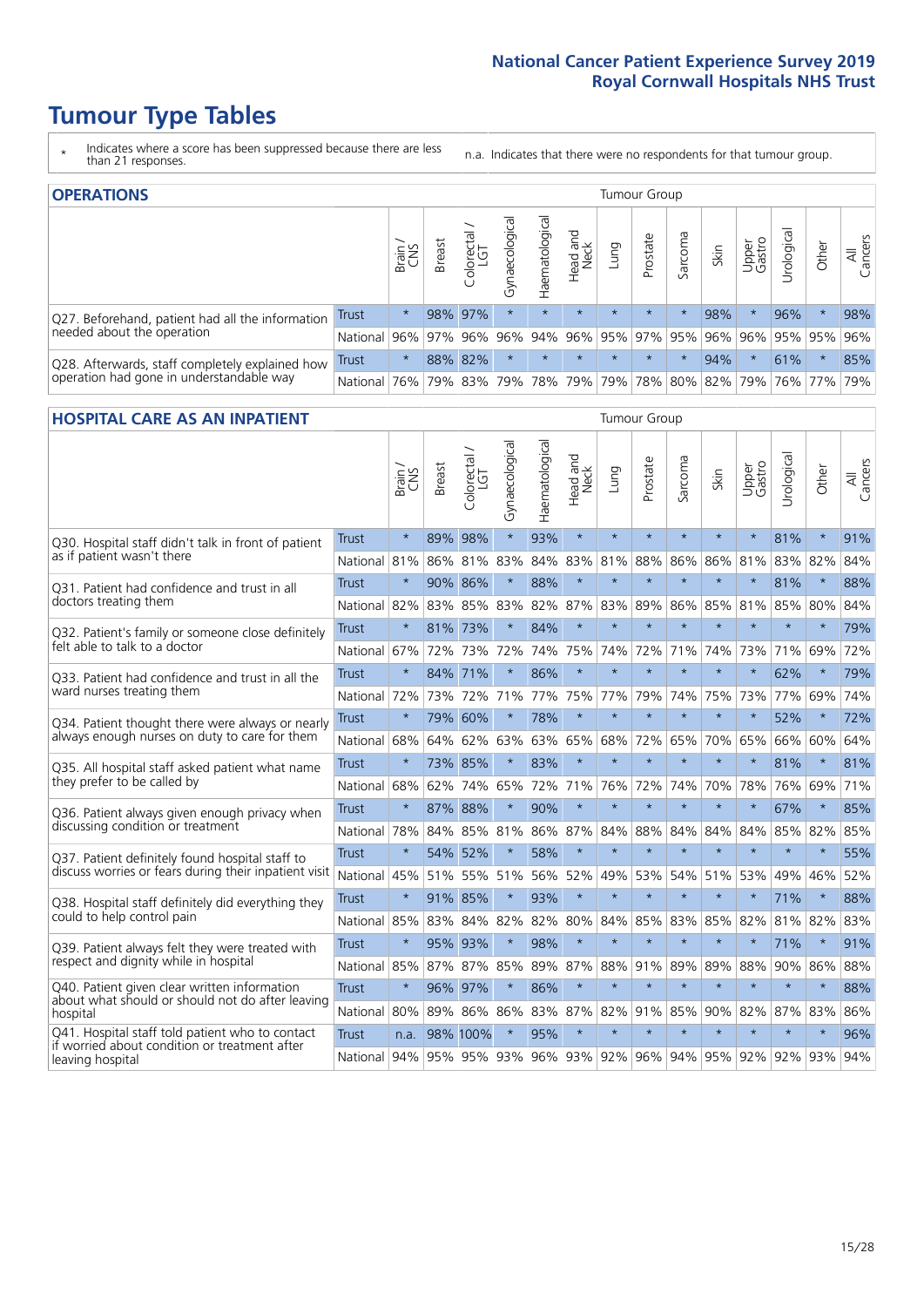# **Tumour Type Tables**

- \* Indicates where a score has been suppressed because there are less than 21 responses.
- n.a. Indicates that there were no respondents for that tumour group.

| <b>HOSPITAL CARE AS A DAY PATIENT / OUTPATIENT</b>                                                                    |              |         |               |                         |                       |                |                         |          |          | <b>Tumour Group</b> |         |                 |            |              |                |  |  |  |  |
|-----------------------------------------------------------------------------------------------------------------------|--------------|---------|---------------|-------------------------|-----------------------|----------------|-------------------------|----------|----------|---------------------|---------|-----------------|------------|--------------|----------------|--|--|--|--|
|                                                                                                                       |              | Brain   | <b>Breast</b> | olorectal /<br>LGT<br>Ü | Gynaecological        | Haematological | ead and<br>Neck<br>Head | Lung     | Prostate | Sarcoma             | Skin    | Upper<br>Gastro | Urological | Other        | All<br>Cancers |  |  |  |  |
| Q43. Patient definitely found hospital staff to                                                                       | <b>Trust</b> | $\star$ | 75%           | 79%                     | 69%                   | 71%            | 76%                     | 79%      | 77%      | $\ast$              | 84%     | $\star$         | 77%        | 64%          | 74%            |  |  |  |  |
| discuss worries or fears during their outpatient or<br>day case visit                                                 | National     | 66%     | 68%           | 73%                     | 70%                   | 73%            | 72%                     | 70%      | 74%      | 72%                 | 72%     | 71%             | 67%        | 68%          | 71%            |  |  |  |  |
| Q44. Cancer doctor had the right documents at<br>patient's last outpatient appointment                                | Trust        | $\star$ | 95%           | 98%                     | 100% 98% 96% 100% 95% |                |                         |          |          | $\star$             | 97%     |                 |            | 83% 100% 96% |                |  |  |  |  |
|                                                                                                                       | National     | 94%     | 96%           | 96%                     | 96%                   | 97%            | 96%                     | $ 96\% $ | 96%      | 96%                 | 96%     | 94%             | $96\%$     | 95%          | 96%            |  |  |  |  |
| Q46. Beforehand patient completely had                                                                                | Trust        | $\star$ | 85%           | $\star$                 | $\star$               | 88%            | $\star$                 | $\star$  | 91%      | $\star$             | $\star$ | $\star$         | $\star$    | $\ast$       | 86%            |  |  |  |  |
| all information needed about radiotherapy<br>treatment                                                                | National     | 91%     | 88%           | 83%                     | 88%                   | 84%            | 86%                     | 86%      | 88%      | 88%                 | 84%     | 86%             | 83%        | 84%          | 86%            |  |  |  |  |
| Q47. Patient completely given understandable                                                                          | Trust        | $\star$ | 58%           |                         |                       | 63%            | $\star$                 | $\star$  | 57%      | $\star$             |         |                 | $\star$    | $\star$      | 60%            |  |  |  |  |
| information about whether radiotherapy was<br>working                                                                 | National     | 56%     | 60%           | 57%                     | 61%                   | 62%            | 63%                     | 59%      | 60%      | 67%                 | 57%     | 52%             | 59%        | 59%          | 60%            |  |  |  |  |
| Q49. Beforehand patient completely had all                                                                            | <b>Trust</b> | $\star$ | 80%           | 94%                     |                       | 85%            | $\star$                 | 86%      | $\star$  | $\star$             |         | $\star$         | $\star$    | $\star$      | 86%            |  |  |  |  |
| information needed about chemotherapy<br>treatment                                                                    | National     | 80%     | 82%           | 86%                     | 87%                   | 85%            | 79%                     | 84%      | 86%      | 86%                 | 90%     | 84%             | 85%        | 85%          | 84%            |  |  |  |  |
| Q50. Patient given enough information about<br>whether chemotherapy was working in a<br>completely understandable way | <b>Trust</b> | $\star$ | 67%           | 79%                     | $\star$               | 80%            | $\star$                 | $\star$  | $\star$  | $\star$             | $\star$ | $\star$         | $\star$    | $\star$      | 72%            |  |  |  |  |
|                                                                                                                       | National     | 54%     | 62%           | 64%                     | 68%                   | 75%            | 57%                     | 67%      | 66%      | 71%                 | 79%     | 61%             | 68%        | 69%          | 68%            |  |  |  |  |

#### **HOME CARE AND SUPPORT** Tumour Group

|                                                                                                                   |              | Brain   | <b>Breast</b> | Colorectal<br>LGT | Gynaecological | Haematological | Head and<br>Neck | <b>Lung</b> | Prostate | Sarcoma | Skin    | Upper<br>Gastro | Urological | Other       | All<br>Cancers |
|-------------------------------------------------------------------------------------------------------------------|--------------|---------|---------------|-------------------|----------------|----------------|------------------|-------------|----------|---------|---------|-----------------|------------|-------------|----------------|
| Q51. Hospital staff definitely gave family or<br>someone close all the information needed to<br>help care at home | <b>Trust</b> | $\star$ |               | 60% 64%           | 57%            | 66%            | $\star$          | 61% 61%     |          |         | 78%     | $\star$         |            | 57% 46% 61% |                |
|                                                                                                                   | National     | 58%     |               | 58% 63%           | 57%            |                | 62% 67% 59%      |             | 61%      | 62%     | 65%     | 60%             | 59%        | 55%         | 60%            |
| Q52. Patient definitely given enough support<br>from health or social services during treatment                   | <b>Trust</b> | $\star$ | 62%           | 76%               |                | 52% 54%        | $\star$          | $\star$     | 54%      | $\star$ | 73%     | $\star$         | $\star$    | 59% 59%     |                |
|                                                                                                                   | National     | 42%     | 52%           | 60%               | 45%            |                | 51% 59% 50%      |             | 48%      | 53%     | 57%     | 54%             | 48% 51%    |             | 52%            |
| Q53. Patient definitely given enough support<br>from health or social services after treatment                    | <b>Trust</b> | $\star$ | 46%           |                   | $\star$        | 48%            | $\star$          | $\star$     | $\star$  | $\star$ | $\star$ | $\star$         | $\star$    | $\star$     | 47%            |
|                                                                                                                   | National     | 39%     | 41% 53%       |                   | 39%            | $ 43\% $       | 56%              | $ 40\% $    | 46%      | 48%     | 59%     | 47%             | 44%        | 44%         | 45%            |

| <b>CARE FROM YOUR GENERAL PRACTICE</b>                                                                     |              |         |               |                        |                                     |                   |                  | Tumour Group                                                    |          |         |      |                 |                 |         |                |  |
|------------------------------------------------------------------------------------------------------------|--------------|---------|---------------|------------------------|-------------------------------------|-------------------|------------------|-----------------------------------------------------------------|----------|---------|------|-----------------|-----------------|---------|----------------|--|
|                                                                                                            |              | Brain,  | <b>Breast</b> | ー<br>Colorectal<br>LGT | Gynaecologica                       | ক<br>Haematologic | Head and<br>Neck | Lung                                                            | Prostate | Sarcoma | Skin | Upper<br>Gastro | ъ<br>Urologica  | Other   | All<br>Cancers |  |
| Q54. GP given enough information about<br>patient's condition and treatment                                | Trust        | $\star$ |               |                        | 97% 98% 100% 97% 96% 100% 94%       |                   |                  |                                                                 |          |         | 95%  | $\star$         |                 | 96% 96% |                |  |
|                                                                                                            | National 91% |         |               |                        | 96% 95% 95% 96% 94% 94% 96% 94% 96% |                   |                  |                                                                 |          |         |      |                 | 93% 95% 94% 95% |         |                |  |
| Q55. General practice staff definitely did<br>everything they could to support patient during<br>treatment | <b>Trust</b> | $\star$ |               | 63% 54%                |                                     |                   |                  | 42% 59% 48% 48% 75%                                             |          |         | 78%  | $\star$         |                 | 55% 62% |                |  |
|                                                                                                            | National 55% |         |               | 58% 59%                |                                     |                   |                  | 56%   56%   59%   56%   64%   56%   65%   59%   59%   55%   58% |          |         |      |                 |                 |         |                |  |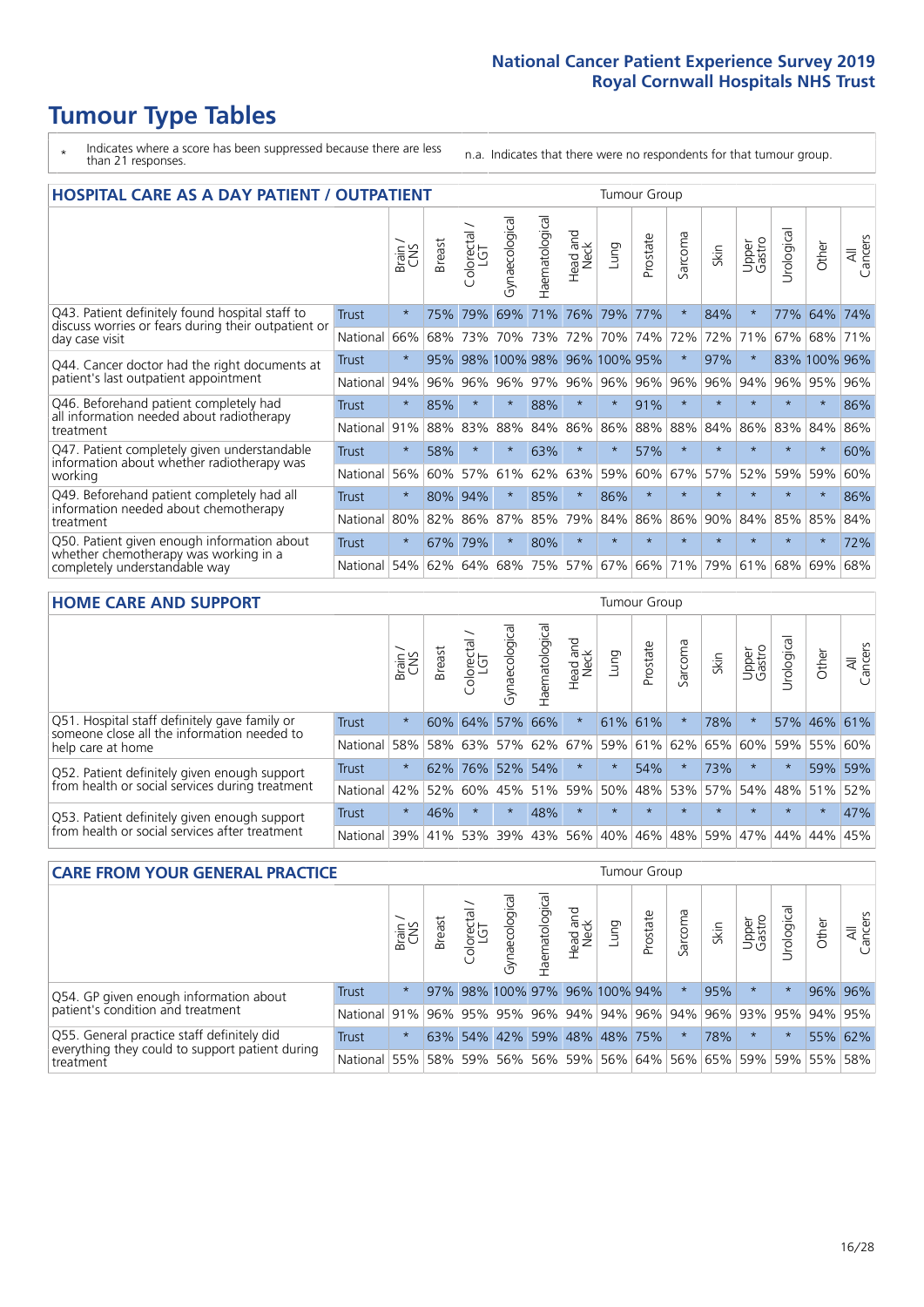# **Tumour Type Tables**

- \* Indicates where a score has been suppressed because there are less than 21 responses.
- n.a. Indicates that there were no respondents for that tumour group.

#### **YOUR OVERALL NHS CARE** THE TWO CONTROLLER THE THE THEORY OF THE THEORY OF THE TUMOUR Group

|              | Brain   | <b>Breast</b> | olorectal.<br>LGT<br>Û | Gynaecological       | Haematological | <b>Bad and</b><br>Neck<br>Head   | Lung | Prostate | arcoma<br>$\sqrt{ }$                                      | Skin    | Upper<br>Gastro | Urological | Other | All<br>Cancers |
|--------------|---------|---------------|------------------------|----------------------|----------------|----------------------------------|------|----------|-----------------------------------------------------------|---------|-----------------|------------|-------|----------------|
| <b>Trust</b> | $\star$ | 78%           | 69%                    | 67%                  | 81%            | 62%                              | 76%  |          | $\star$                                                   | 86%     | $\star$         | 73%        | 67%   | 77%            |
| National     | 60%     |               | 73%                    | 69%                  | 75%            | 73%                              | 73%  | 75%      | 70%                                                       | 79%     | 69%             | 74%        | 68%   | 73%            |
| Trust        | $\star$ | 41%           |                        |                      | 30%            | $\star$                          |      |          | $\star$                                                   | 48%     | $\star$         | $\star$    | 36%   | 37%            |
| National     | 36%     | 41%           | 40%                    | 34%                  | 36%            | 39%                              | 36%  |          | 34%                                                       | 44%     | 36%             | 33%        | 31%   | 38%            |
| Trust        | $\star$ | 93%           | 96%                    |                      |                | 92%                              | 94%  |          | $\star$                                                   | 99%     |                 | 81%        | 79%   | 92%            |
| National     | 85%     |               |                        | 87%                  |                | 90%                              |      |          | 88%                                                       | 90%     | 86%             | 85%        |       |                |
| Trust        | $\star$ | 69%           |                        |                      |                |                                  |      |          | $\star$                                                   | 90%     | $\star$         | 85%        |       | 71%            |
| National     | 58%     | 68%           | 73%                    | 66%                  | 66%            | 71%                              | 71%  |          | 68%                                                       | 73%     | 66%             | 75%        | 64%   | 69%            |
| Trust        | $\star$ | 50%           | 34%                    | 35%                  | 46%            | 8%                               | 10%  | 36%      | $\star$                                                   | 18%     |                 | 23%        | 59%   | 39%            |
| National     | 42%     | 30%           | 32%                    | 31%                  | 33%            | 21%                              | 34%  |          | 36%                                                       | 20%     | 36%             | 21%        | 32%   | 30%            |
| Trust        | $\star$ | 9.2           | 8.7                    | 8.9                  | 9.1            | 8.6                              | 8.7  | 9.0      | $\star$                                                   | 9.3     | $\star$         | 8.7        | 8.8   | 9.0            |
| National     | 8.6     | 8.9           | 8.8                    | 8.7                  | 8.9            | 8.8                              | 8.8  | 8.8      | 8.8                                                       | 8.9     | 8.7             | 8.7        | 8.7   | 8.8            |
|              |         |               |                        | 73%<br>46%<br>$90\%$ | 88%<br>70%     | 39%<br>97% 95%<br>91%<br>82% 58% |      |          | 81%<br>39% 29%<br>40%<br>89%<br>74% 68% 76%<br>76%<br>31% | 90% 88% |                 |            |       | 87% 89%<br>62% |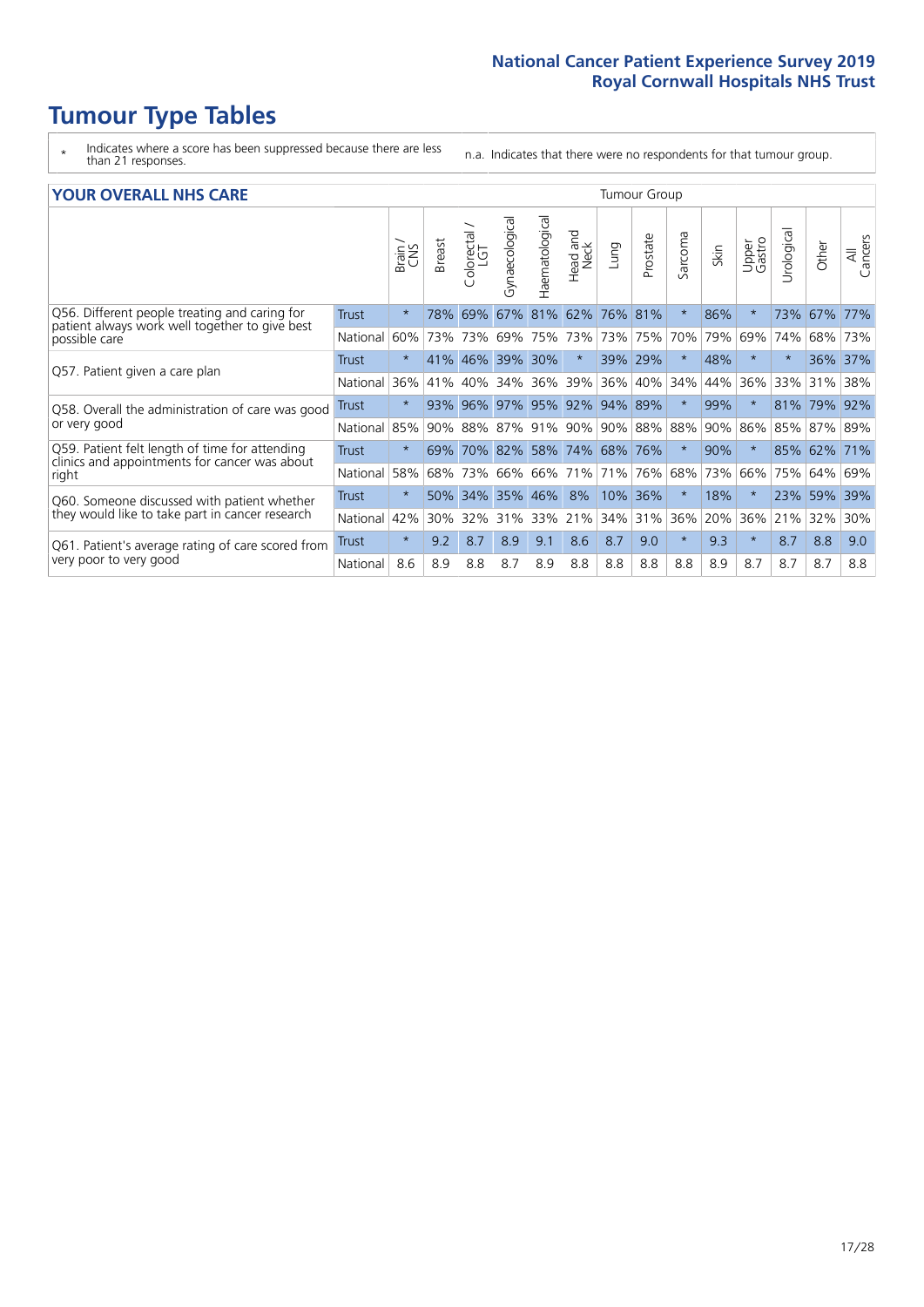### **Year on Year Charts**





#### **DIAGNOSTIC TESTS**





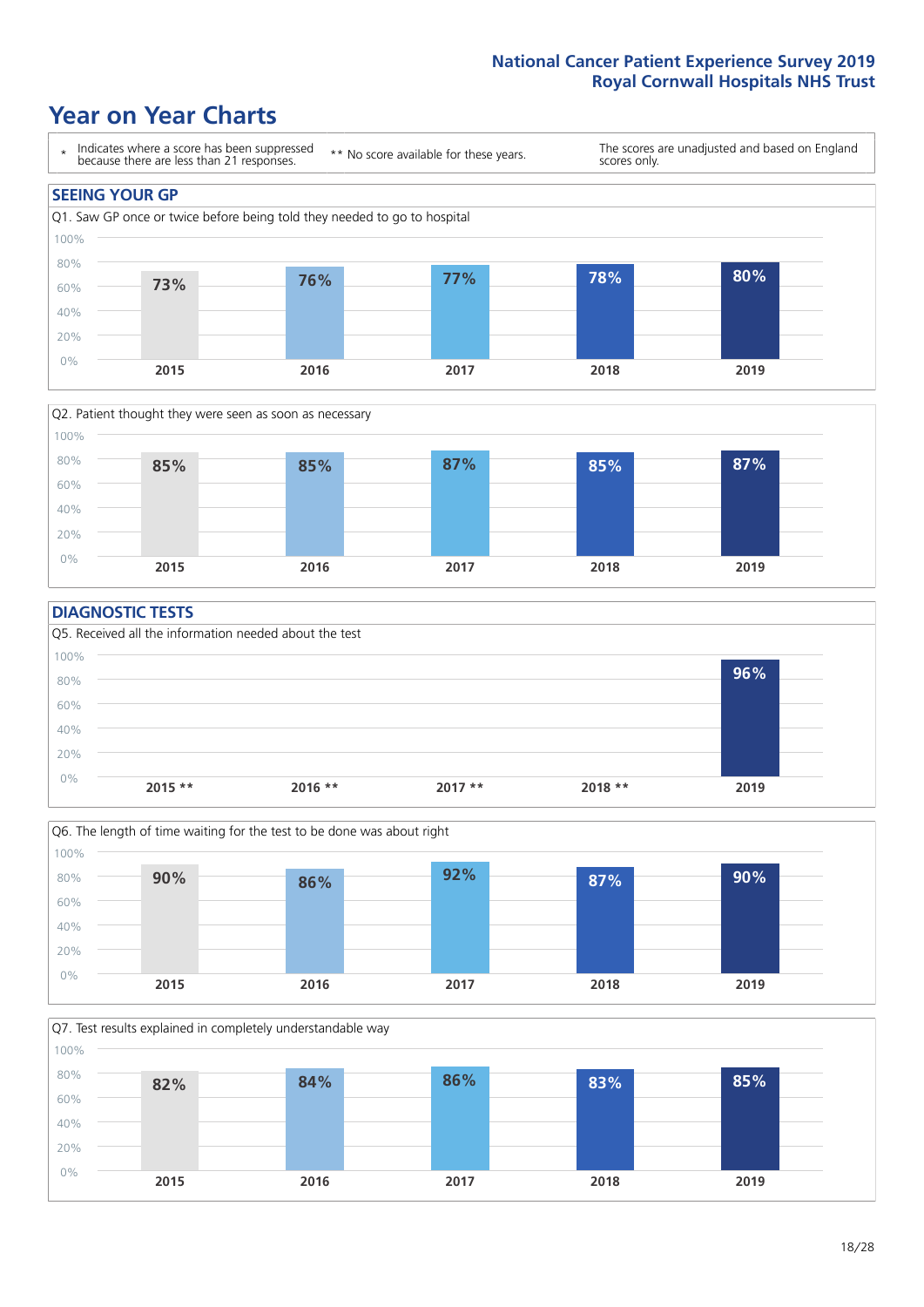







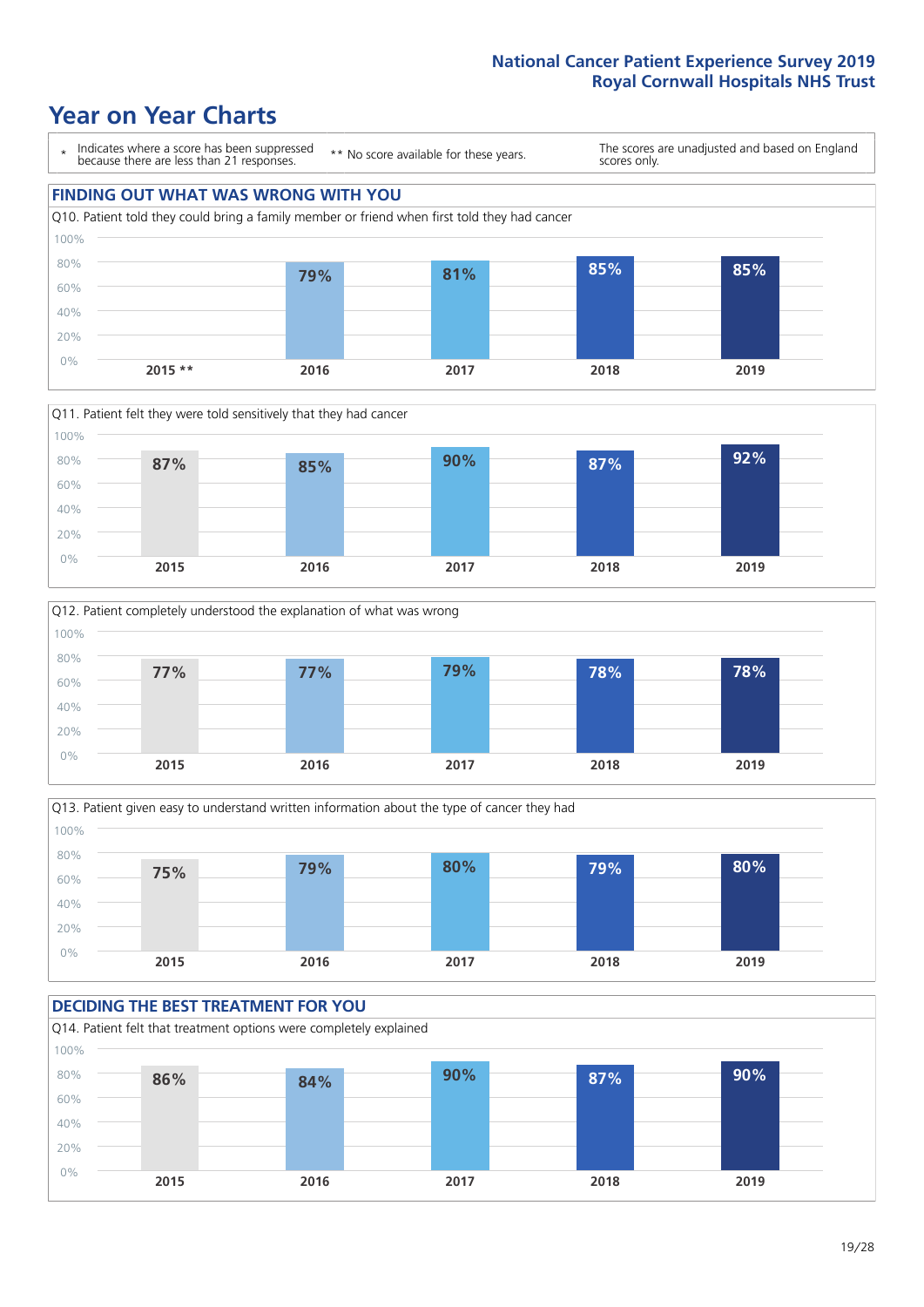





Q18. Patient definitely involved as much as they wanted in decisions about care and treatment  $0%$ 20% 40% 60% 80% 100% **2015 \*\* 2016 \*\* 2017 \*\* 2018 \*\* 2019 88%**

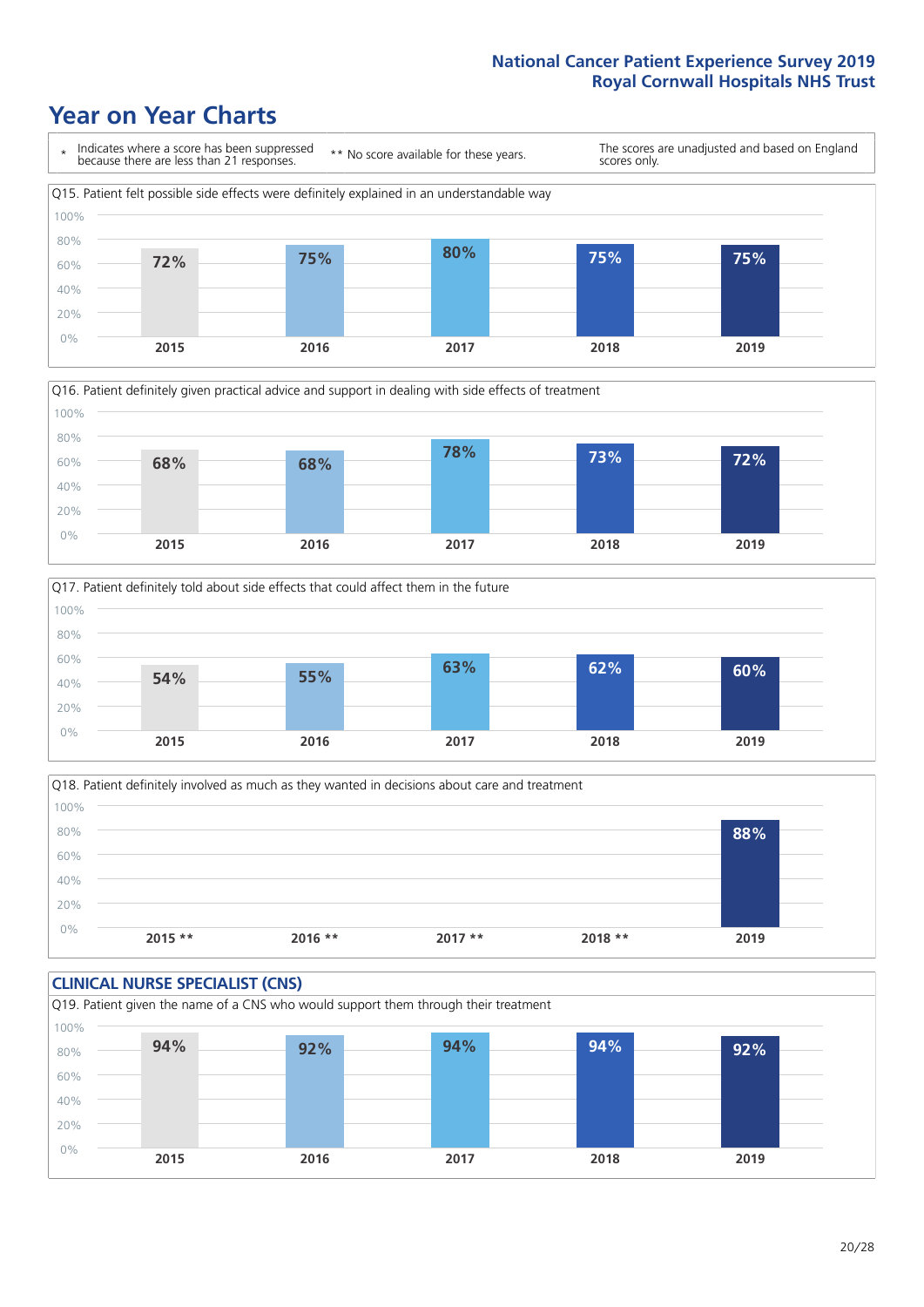







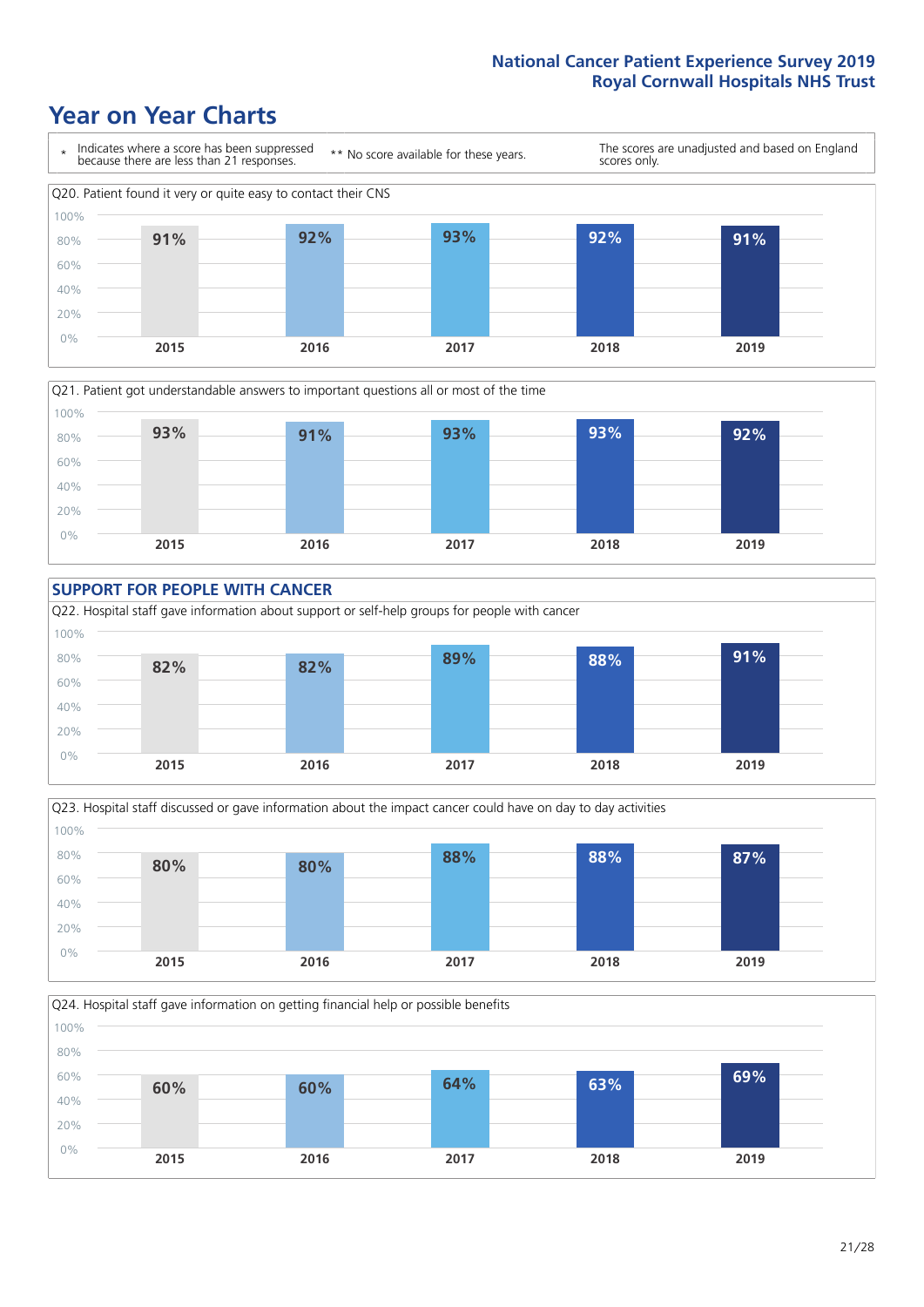### **Year on Year Charts**



#### **OPERATIONS**





#### **HOSPITAL CARE AS AN INPATIENT** Q30. Hospital staff didn't talk in front of patient as if patient wasn't there 0% 20% 40% 60% 80% 100% **2015 \*\* 2016 \*\* 2017 \*\* 2018 \*\* 2019 91%**

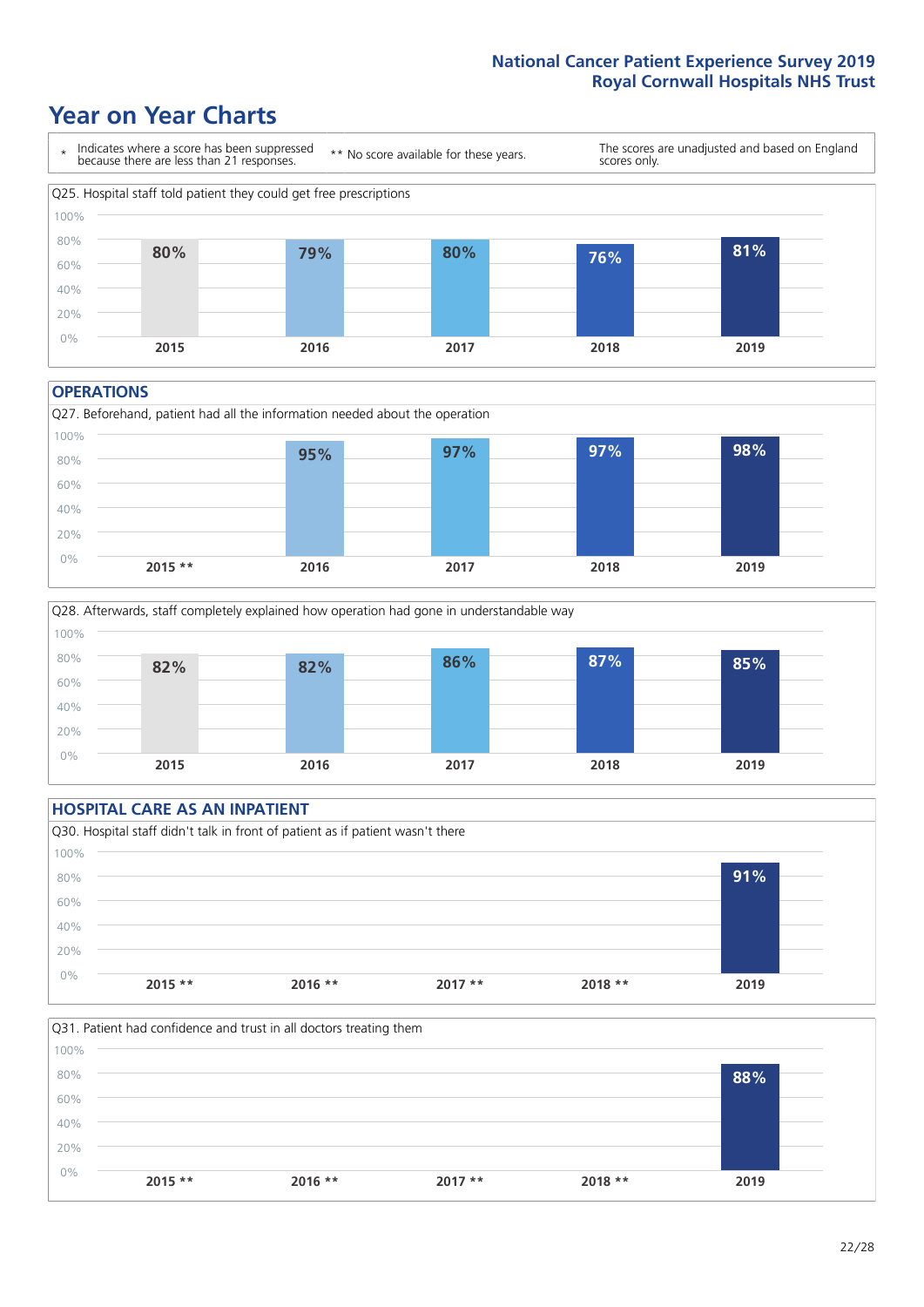







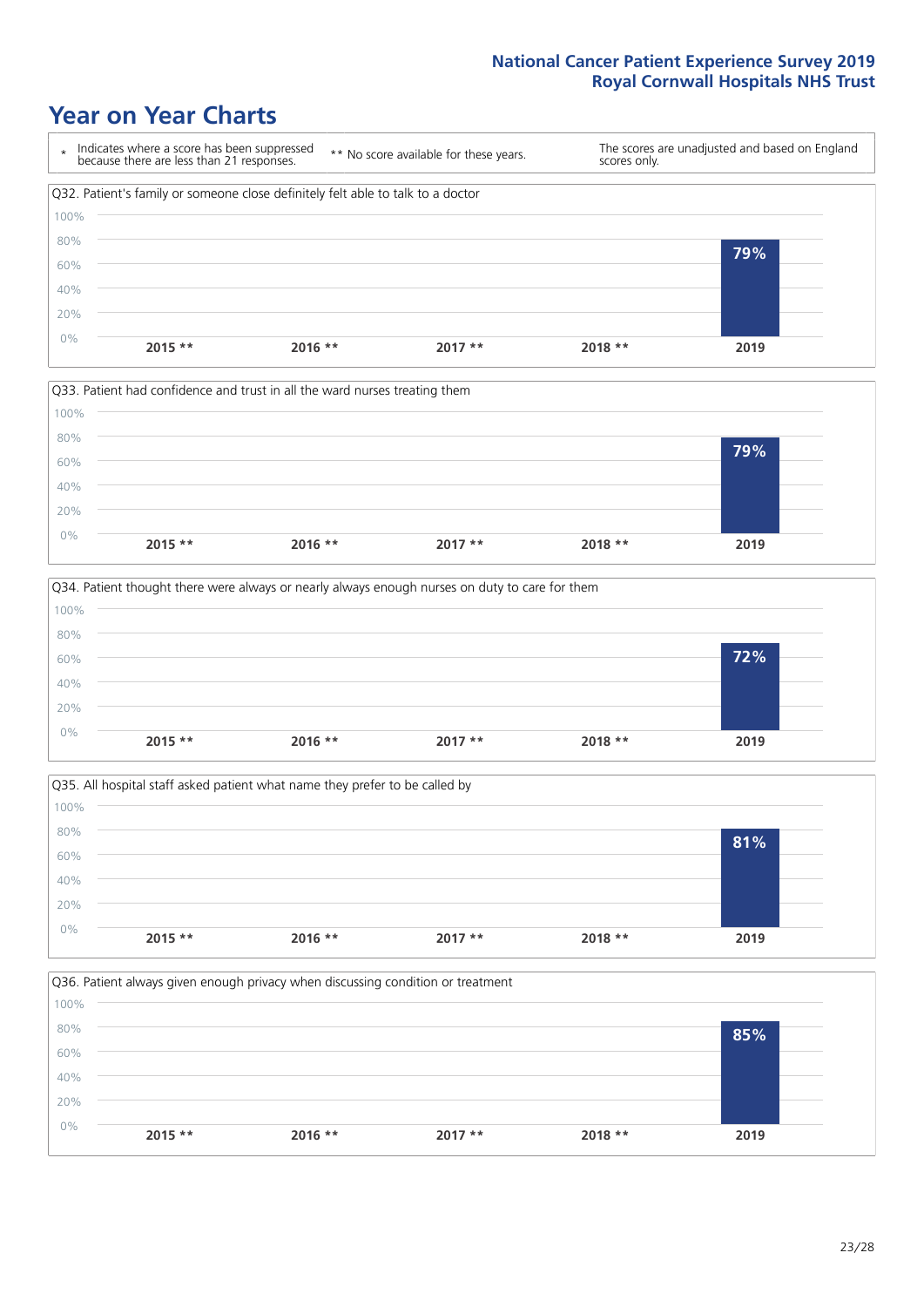







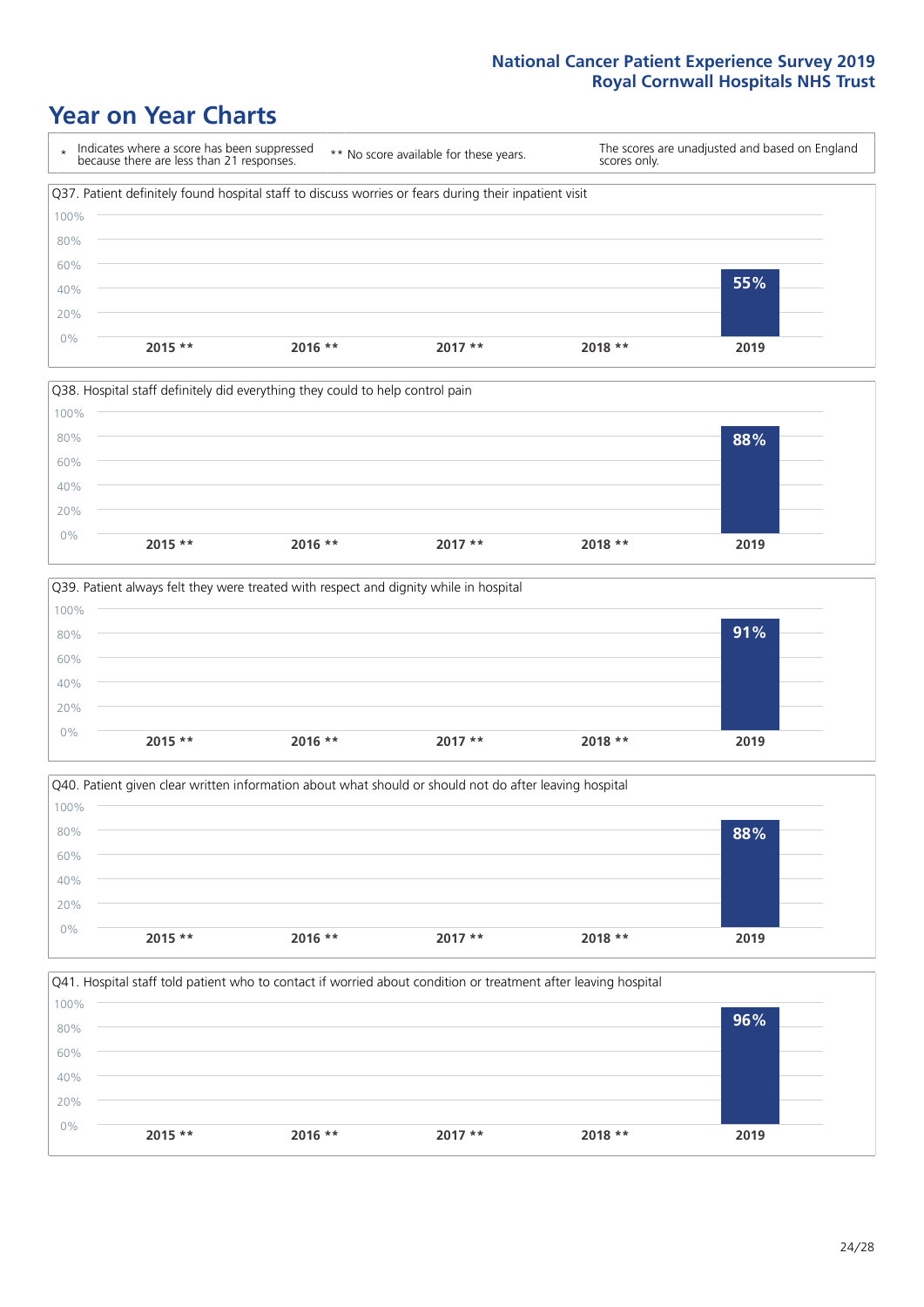### **Year on Year Charts**

\* Indicates where a score has been suppressed because there are less than 21 responses.

\*\* No score available for these years.

The scores are unadjusted and based on England scores only.

#### **HOSPITAL CARE AS A DAY PATIENT / OUTPATIENT** Q43. Patient definitely found hospital staff to discuss worries or fears during their outpatient or day case visit 0% 20% 40% 60% 80% 100% **72% 73% 79% 79% 74%**



**2015 2016 2017 2018 2019**





Q49. Beforehand patient completely had all information needed about chemotherapy treatment 0% 20% 40% 60% 80% 100% **2015 2016 2017 2018 2019 87% 78% 86% 84% 86%**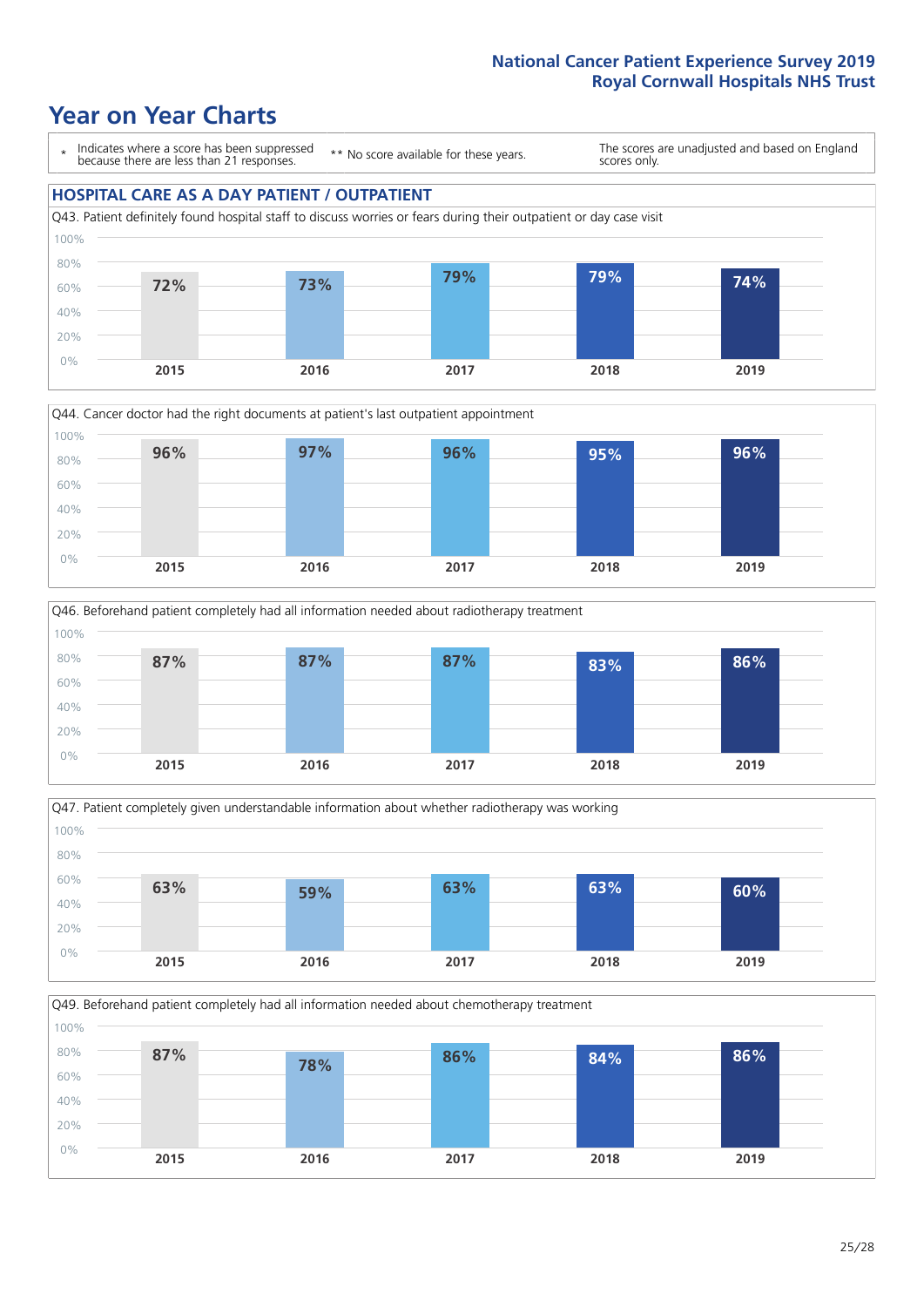### **Year on Year Charts**



#### **HOME CARE AND SUPPORT**







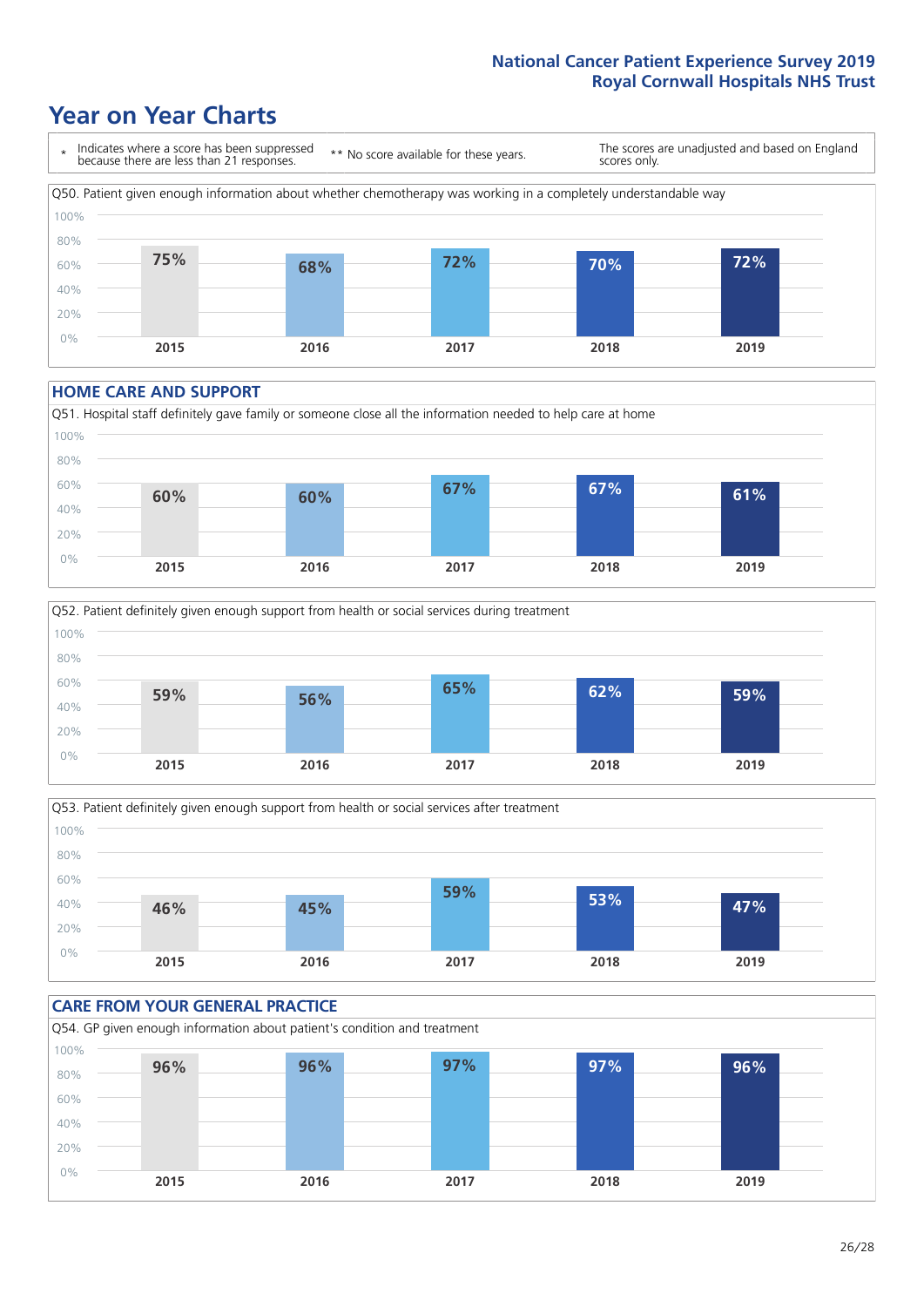### **Year on Year Charts**



#### **YOUR OVERALL NHS CARE**







Q59. Patient felt length of time for attending clinics and appointments for cancer was about right 100%